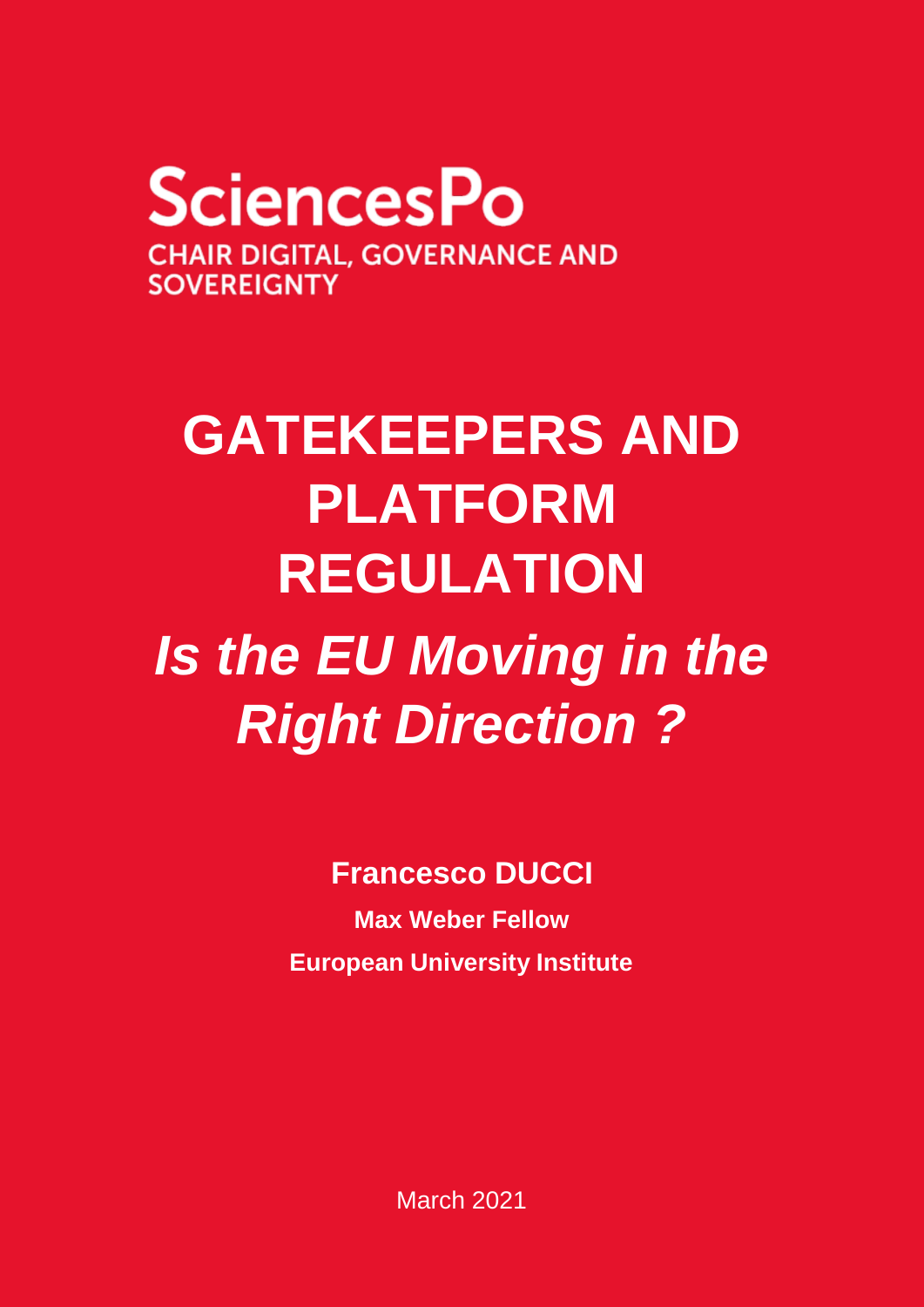

## **Executive Summary**

- Digital platform markets are characterized by various forms of scale economies, network externalities, and increase returns to data, which create natural tendencies toward concentrated market structures. In such winnertakes-all environments, the standard competition law toolkit faces a set of critical challenges vis-à-vis dominance by large digital platforms. First, lengthy cases may not be able to effectively prevent distortions of competition and may as a consequence be unable to preserve forms of dynamic rivalry fueled by the entry of nascent potential competitors threatening established market positions. Second, competition problems may find their root in the structural features of an industry beyond anticompetitive conduct, requiring a broader set of remedies than those available in competition law cases. This paper suggests that these considerations justify, in principle, the general premise of the recent proposal to introduce, at the EU level, novel forms of ex ante regulation for selected platforms through the Digital Markets Act. It concludes, nonetheless, that the potential of the new framework to enhance competition willcritically depend on the scope of future necessary refinements, which are discussed in the paper.
- This paper argues that the ex ante framework proposed in the Digital Markets Act should not attempt to lay out at the start a comprehensive and allencompassing framework applicable in the same way to all the platforms classified as gatekeepers. Rather, it should be conceived as a place of 'regulatory convergence', where general principles can gradually betailored to the heterogeneous features of different platform services based on a more precise sector-by-sector approach.
- The policy objective of creating more effective forms of intervention to complement identified gaps of competition policy in digital markets requires both timely intervention and more incisive remedies. While an ex ante framework has the potential to move faster than competition law enforcement, improving the routes that may lead to the identification of obligations and remedies may not be sufficient without an effective framework for their actual implementation and application. Therefore, the success of the Digital Markets Act willdepend on whether it can operationalize the design and implementation of obligations and remedies better than ex post competition law enforcement.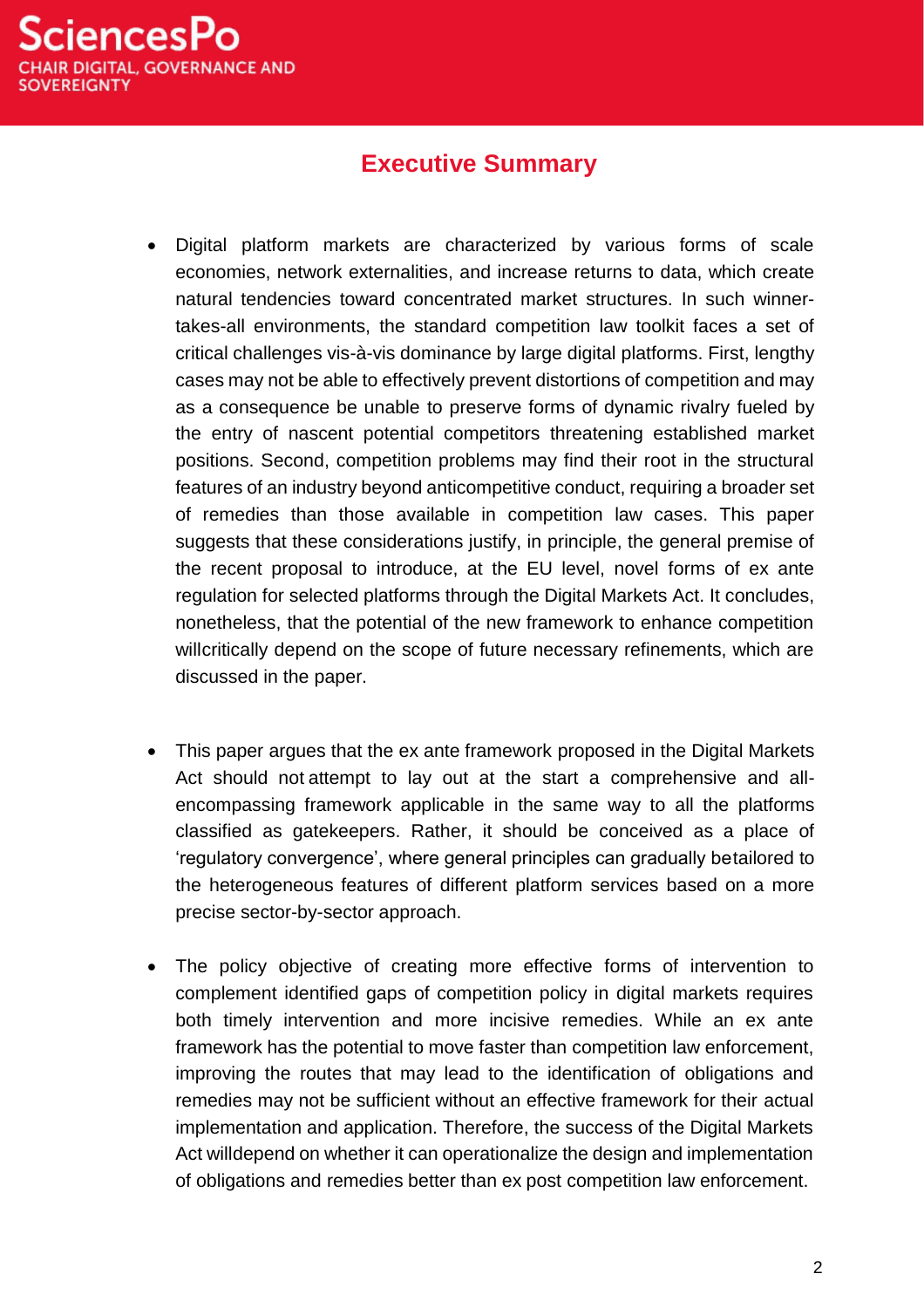

 The power to initiate market investigations envisioned in the Digital Markets Act represents a scaled-back version of the New Competition Tool originally proposed by the European Commission as a stand-alone new instrument. While significant uncertainty about their role in practice remains, market investigations may positively serve as experimentation to potentially reconsider in the future the desirability of an independent broader tool that could be applied beyond digital markets and issues of dominance.

*The work of the Digital, Governance and Sovereignty Chair is made possible thanks to the support of our partners :* 



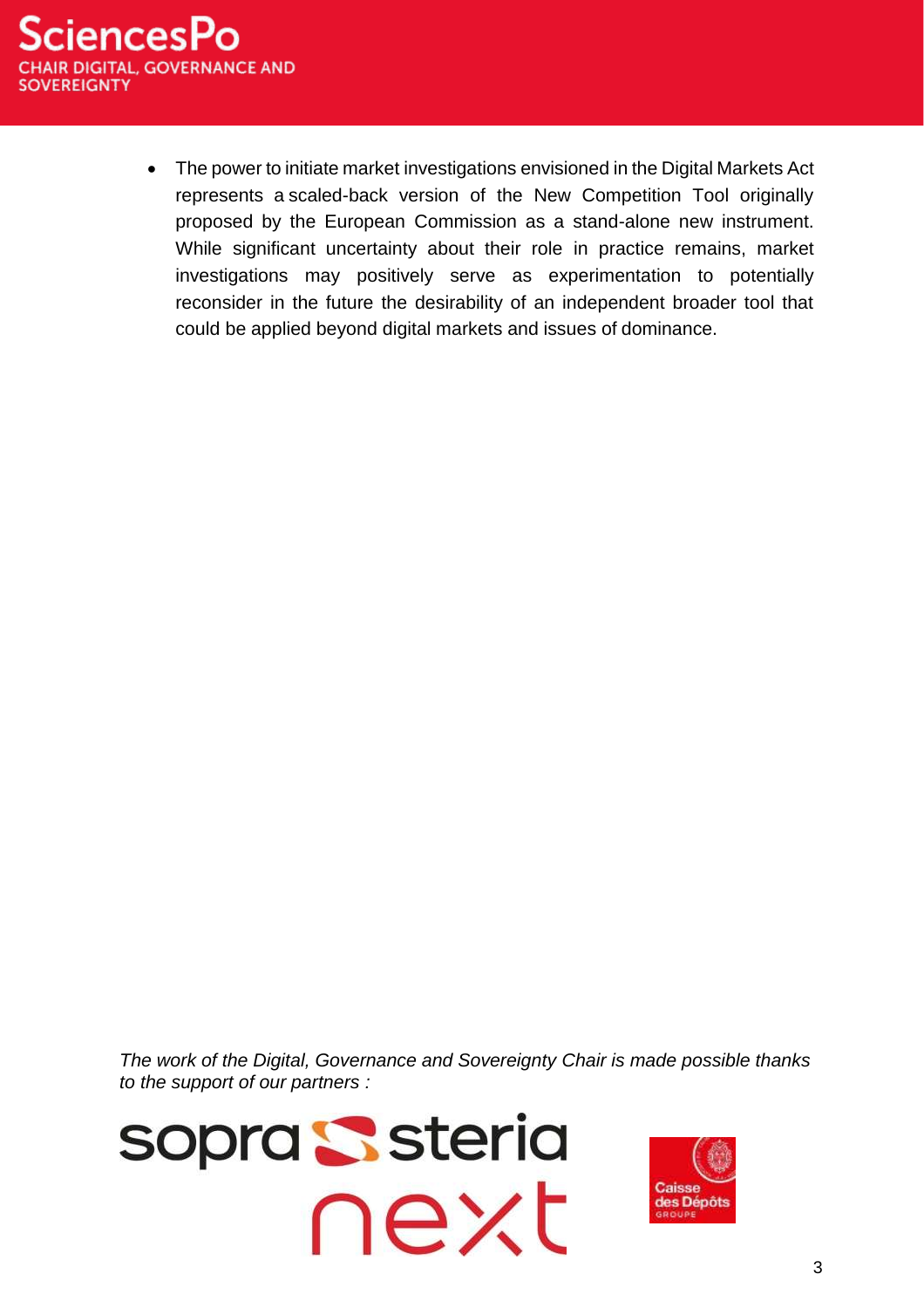**SciencesPo AIR DIGITAL, GOVERNANCE AND SOVEREIGNTY** 

## **1. Introduction**

The emergence and growth of large digital firms has raised a number of public policy concerns, including privacy, labor, consumer protection, data governance and fake news, but among them the issue of competition and market power has gained particular prominence in recent years, due to the high levels of market concentration that characterize digital industries<sup>1</sup>. Social networks, e-commerce marketplaces, sharing economy platforms, and search engines are, among others, well-known examples of digital sectors displaying very concentrated structures, where market leaders are often perceived as entrenched firms undisciplined by competitive forces<sup>2</sup>. As a consequence, a number of antitrust investigations into digital firms have been initiated both in Europe and other jurisdictions, and a number of competition authorities have commissioned reports<sup>3</sup> on the state of competition in the digital economy (for an overview, see Lancieri and Sakowski, 2020). In part, theresulting academic and policy debates on big tech reflect re-emerging normative tensions about the overarching goals of antitrust, attitudes toward bigness, and innovation policy (Khan, 2017; Wu, 2018; Shapiro, 2018, 2019; Carlton and Heyer, 2020; Malamed and Petit, 2018). More recently, nonetheless, there has also been agrowing appetite to reconsider more surgically some of the substantive mechanismsof the standard competition toolkit, often perceived as ill-equipped to adequately address issues of market power in big tech sectors; attributable, for instance, to thelength of antitrust cases and the lack of suitable remedies for structurally concentrated sectors. In response to these growing concerns, the European Commission has recently proposed the creation of new instruments aimed at

<sup>1</sup> Various studies also report possible trends of increasing concentration and reduced competition across industries. See for example: Autor, D., D. Dorn, L. F. Katz, C. Patterson, and J. V. Reenen (2020). The fall of the labor share and the rise of superstar firms. Quarterly Journal of Economics; Aghion, P., A. Bergeaud, T. Boppart, P. J. Klenow, and H. Li (2018). A theory of falling growth and rising rents; De Loecker, J., Eeckhout, J., and Unger, G. (2020). The rise of market power and the macroeconomic implications. *The Quarterly Journal of Economics*, 135(2):561–644. Barkai, S. (2020). Declining labor and capital shares. Journal of Finance, Forthcoming. Gutiérrez, Germán, and Thomas Philippon. *Some Facts about Dominant Firms*. No. 27985. National Bureau of Economic Research, Inc, 2020.

 $2$  See for example, the Economist, Big tech: How to make sense of the latest tech surge, February 20, 2020, available at [https://www.economist.com/leaders/2020/02/20/how-to-make-sense-of-the](https://www.economist.com/leaders/2020/02/20/how-to-make-sense-of-the-latest-tech-surge)[latest-tech-surge; C](https://www.economist.com/leaders/2020/02/20/how-to-make-sense-of-the-latest-tech-surge)ompetition in the digital age: How to tame the tech titans, January 18, 2018, available at: <https://www.economist.com/leaders/2018/01/18/how-to-tame-the-tech-titans>

<sup>&</sup>lt;sup>3</sup> Major reports on digital markets include: "Unlocking Digital Competition," Expert Panel for the UK Government (2019); "Competition Policy for the Digital Era," Directorate-General of Competition of the European Commission (2019); "Digital Platforms Inquiry – Final Report," Australian Consumer and Competition Commission (2019); "Competition Law and Data," French Autorité de la Concurrence ("AdC") and the German Bundeskartellamt (2016); "Big Data and Innovation: Key themes for competition policy," Canadian Competition Bureau (2018); "Stigler Committee on Digital Platforms Report" Sub-committee on Market Structure and Antitrust, University of Chicago Booth School of Business (2019); "Investigation of Competition in Digital Markets: Majority Staff Report and Recommendations" US Subcommittee on Antitrust, Commercial and Administrative Law (2020).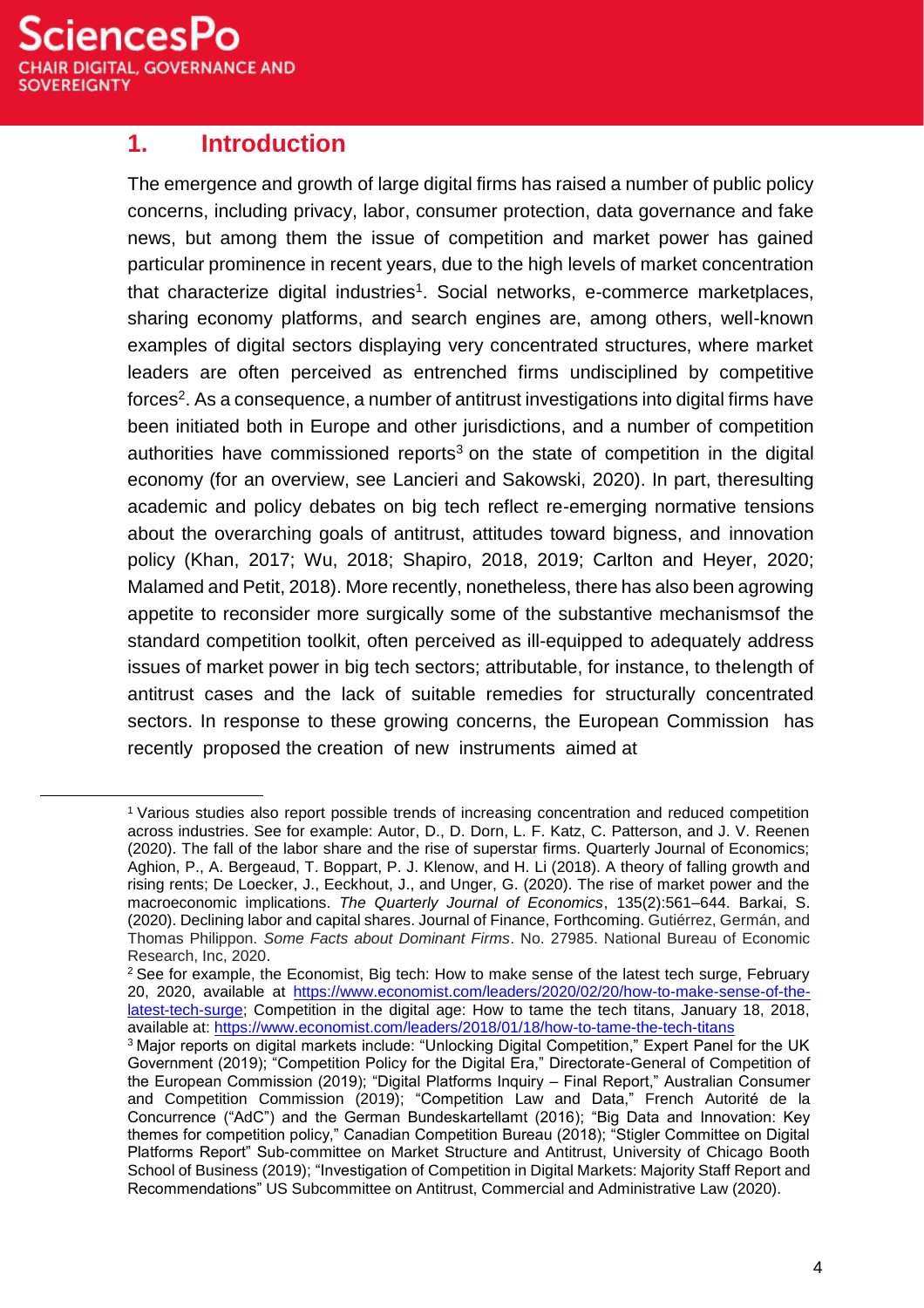intervening more effectively in digital sectors, including through a more ex ante, quasi-regulatory approach. In particular:

 The Digital Markets Act (DMA) introduces new rules for so-called 'gatekeeper' platforms.<sup>4</sup> Its objective is to ensure market contestability and fairness by complementing and filling identified gaps in existing competition law provisions, particularly on abuse of dominance. At the core, the DMA does not fit within traditional forms of ex ante regulation generally applied in network industries to directly control market power; rather, it is predominantly conceived as a procompetitive set of rules premised on the idea that digital platform markets have the potential to be and remain competitive, but achieving such potential requires broader rules than competition law enforcement to keep markets contestable and promote new entry. This objective is operationalized by identifying, based on both qualitative and quantitative criteria, certain 'core platform services' as gatekeepers, which must then adhere to ex ante obligations set out in the DMA<sup>5</sup>. In addition, the DMA gives the Commission power to conduct market investigations to identify additional gatekeepers that do not meet quantitative thresholds, as well as new sets of obligations<sup>6</sup>.

 The Digital Services Act (DSA) updates some of the principles contained in the e-commerce Directive<sup>7</sup> and introduces harmonized rules at the European level

<sup>4</sup>European Commission, The Digital Markets Act: Ensuring Fair and Open Digital Markets: [https://ec.europa.eu/info/strategy/priorities-2019-2024/europe-fit-digital-age/digital-markets-act](https://ec.europa.eu/info/strategy/priorities-2019-2024/europe-fit-digital-age/digital-markets-act-ensuring-fair-and-open-digital-markets_en)[ensuring-fair-and-open-digital-markets\\_en](https://ec.europa.eu/info/strategy/priorities-2019-2024/europe-fit-digital-age/digital-markets-act-ensuring-fair-and-open-digital-markets_en)

<sup>&</sup>lt;sup>5</sup> Core platform services include online intermediation services, search engine providers, social networks, operating systems, cloud providers, video-sharing intermediaries, advertising services, etc. Article 3 of the Digital Markets Act proposes three main criteria that must be satisfied to identify a gatekeeper: (1) The service must have a significant impact on the EU internal market; (2) the service must be an important gateway for business users to reach end users; (3) There must be an entrenched and durable position, including cases where such position can be expected to materialize in the near future. These criteria are presumed if the following quantitative thresholds are met: (a) The service is provided in at least three Member States and there is an annual revenue of at least 6.5 billion euros or an average market capitalization or equivalent fair market value of at least 65 billion euros; (b) the platform service has more than 45 million monthly active end users and more than 10,000 yearly active business users in the EU; (c) the thresholds on end/business users in condition (b) were met in the last three financial years, demonstrating an entrenched and durable position. Examples of the proposed obligations for gatekeepers include, among others, restrictions on self-preferencing, separation of datasets, prohibitions on Most Favorite Nation Clauses, rules on pre-installation, portability measures, etc.

 $6$  For an overview of additional details included in the proposal, see Florence G'sell, The Digital Markets Act Represents a Change in Europe's Approach to Digital Gatekeepers, Promarket, January 25, 2021.

<sup>7</sup> European Commission, e-commerce directive, available at: [https://ec.europa.eu/digital-single](https://ec.europa.eu/digital-single-market/en/e-commerce-directive)[market/en/e-commerce-directive;](https://ec.europa.eu/digital-single-market/en/e-commerce-directive)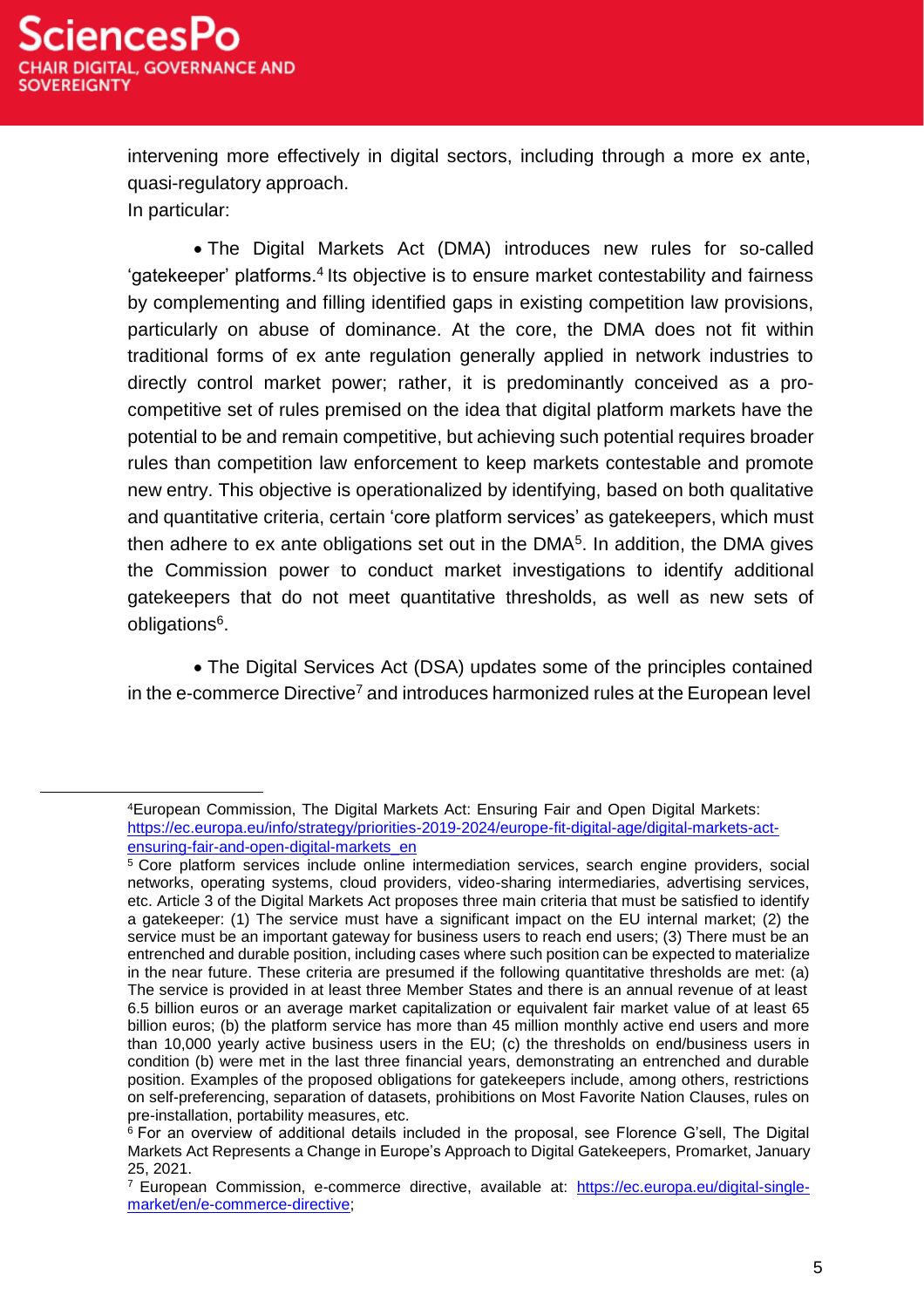on the use of content by platforms<sup>8</sup>. This includes regulation of illegal content (for example, hate speech and fake news) and increased transparency reporting, with additional due diligence requirements applicable to very large online platforms.

This paper evaluates the impact of these legislative proposals on the development of European competition policy in digital markets. As such, it does not directly address the broad set of issues beyond competition underpinning these legislative initiatives, which in combination are part of the European Digital Strategy, *Shaping* Europe's Digital Future<sup>9</sup>. Rather, the report focuses on the Digital Markets Act and narrows its scope to one of the central motivations animating its introduction: the issue of dominance in digital platform markets and the relationship between DMA's gatekeeper regulation and the treatment of abuses of a dominant position in EU competition law under Article 102 of the Treaty on the Functioning of the European Union (TFEU). In so doing, this paper addresses the following questions: what are the theoretical justifications for the development of new regulatory approaches through the Digital Markets Act, and how do they fill identified gaps in competition policy enforcement against dominance by digital platforms, in particular those identified as so-called gatekeepers?

This paper finds support for the general premise underlying the development of new regulatory tools through the introduction of the Digital Markets Act. The structural features of many digital sectors limit the institutional ability of competition law enforcement to intervene effectively, and this justifies the need for complementary, pro-competitive instruments that may fill current gaps. However, this support must be qualified in light of the concrete design and future development of these new tools, which raise a set of questions that remain unaddressed and that are discussed throughout the paper. Three general areas of focus demand particular attention. First, the relationship between the criteria to identify gatekeepers and the content of the obligations associated with such status (as well as their interplay with competition law enforcement) will require further refinement and tailoring. The shift from general principles to the development of more refined and more sector-specific frameworks attuned to the heterogeneity of different platforms represents an important future challenge for the DMA. Second, greater emphasis will need to be placed on the design and development of adequate obligations and remedies and in particular, the institutional dimension of remedies' implementation in specific markets. While more timely intervention is crucial for more effective action in digital sectors, the question of remedies demands equal attention if effectiveness is to be realistically improved

<sup>8</sup> European Commission, The Digital Services Act: Ensuring a Safe and Accountable Online Environment: https://ec.europa.eu/info/strategy/priorities-2019-2024/europe-fit-digital-age/digitalservices-act-ensuring-safe-and-accountable-online-environment\_en

<sup>9</sup> European Commission, Shaping Europe's Digital Future: https://ec.europa.eu/digital-single-market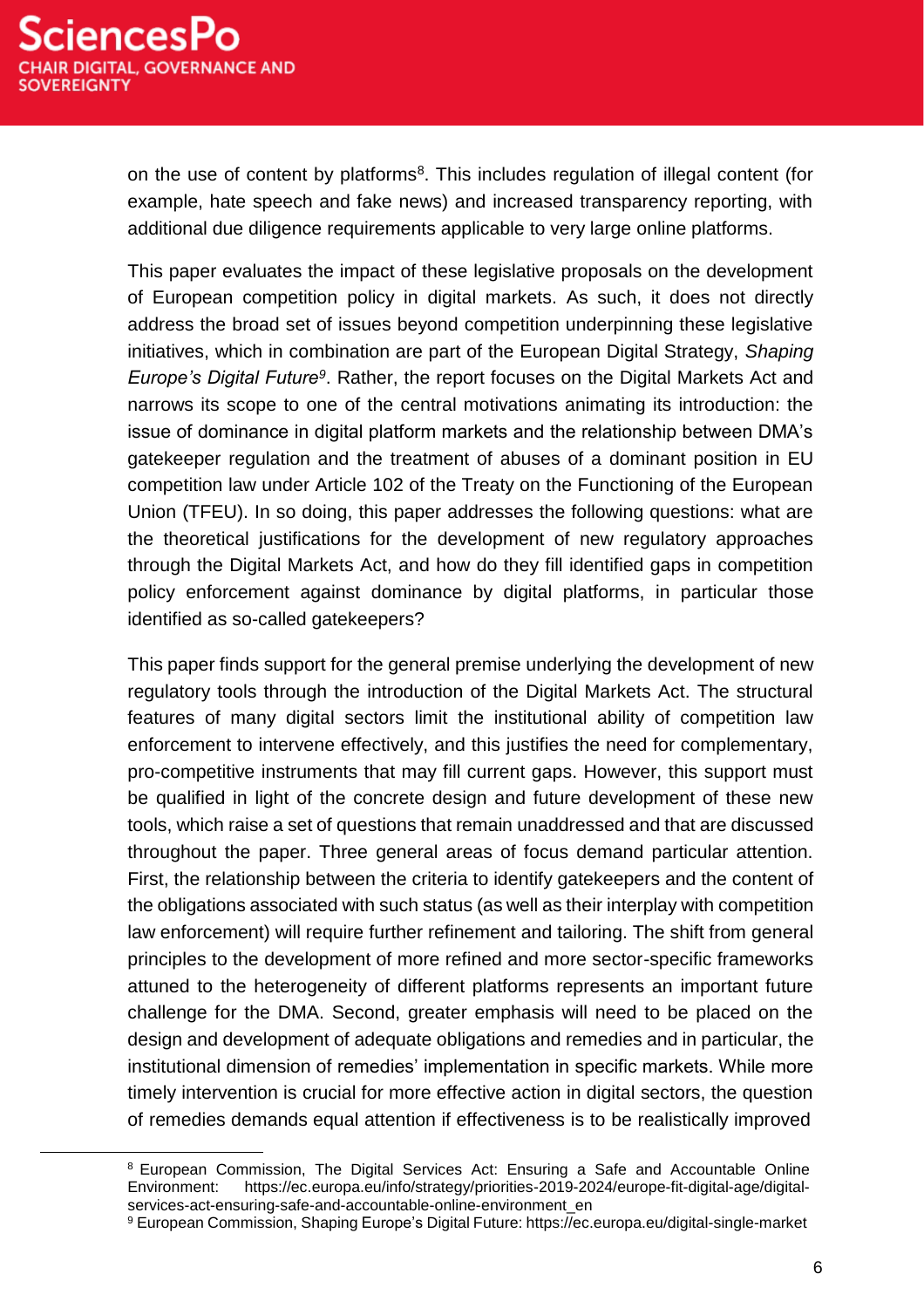through the introduction of the DMA framework. Finally, the role that will be played by market investigations in practice remains an open question. Going forward, their application may serve as experimentation to potentially consider the expansion of market investigations into a broader, stand-alone instrument. As discussed in the following sections, these and other questions are likely to raise legitimate criticisms and concerns about the proposed framework. Arguably, the ability of the DMA to persuade its critics is likely to be maximized if the proposed ex ante paradigm can operate as a place of 'regulatory convergence'; namely, a venue where learning from various areas of digital regulation and enforcement can be synthesized and developed into market or service-specific rules for a narrow subset of particularly problematic sectors.

This paper is structured as follows. Sections 2 and 3 respectively take an overview of the key features of digital platform markets and the challenges they raise for the standard competition law framework. On that basis, Section 4 explains why the identified enforcement gaps may require hybrid forms of ex ante and ex post tools, but also points to a set of shortcomings and ambiguities in the current proposals. Section 5 concludes by highlighting some of the central issues that will need to be addressed going forward.

## **2. Economic and technological features of big tech platforms**

It is useful to take a step back from big tech sectors and start from the basic economics of platforms in general, including both digital and non-digital intermediaries. Platforms connect and coordinate the interaction between different groups of agents (Rochet and Tirole, 2006; Caillaud and Jullien, 2003; Armstrong, 2006). Traditional examples include payment cards connecting cardholders with merchants, physical shopping malls providing a meeting place for buyers with sellers, and ad-based printed newspapers creating an audience of readers for advertisers. A distinguishing feature of platforms is that these different groups are linked by so-called indirect network effects (Evans and Schmalensee, 2014). Generally, network effects refer to the fact the value of a network increases with the size of that network. These effects are direct when they occur within the same group of users, for example joining a telephone network (Rohlfs, 1974; Katz and Shapiro, 1985). In the context of platform intermediation, network effects are usually indirect (Evans and Schmalensee, 2016), because the value of joining or using a platform depends on the presence of a different group of users also joining the same intermediary, for example drivers on one side benefiting from the presence of riders on the other side of a ride-hailing network.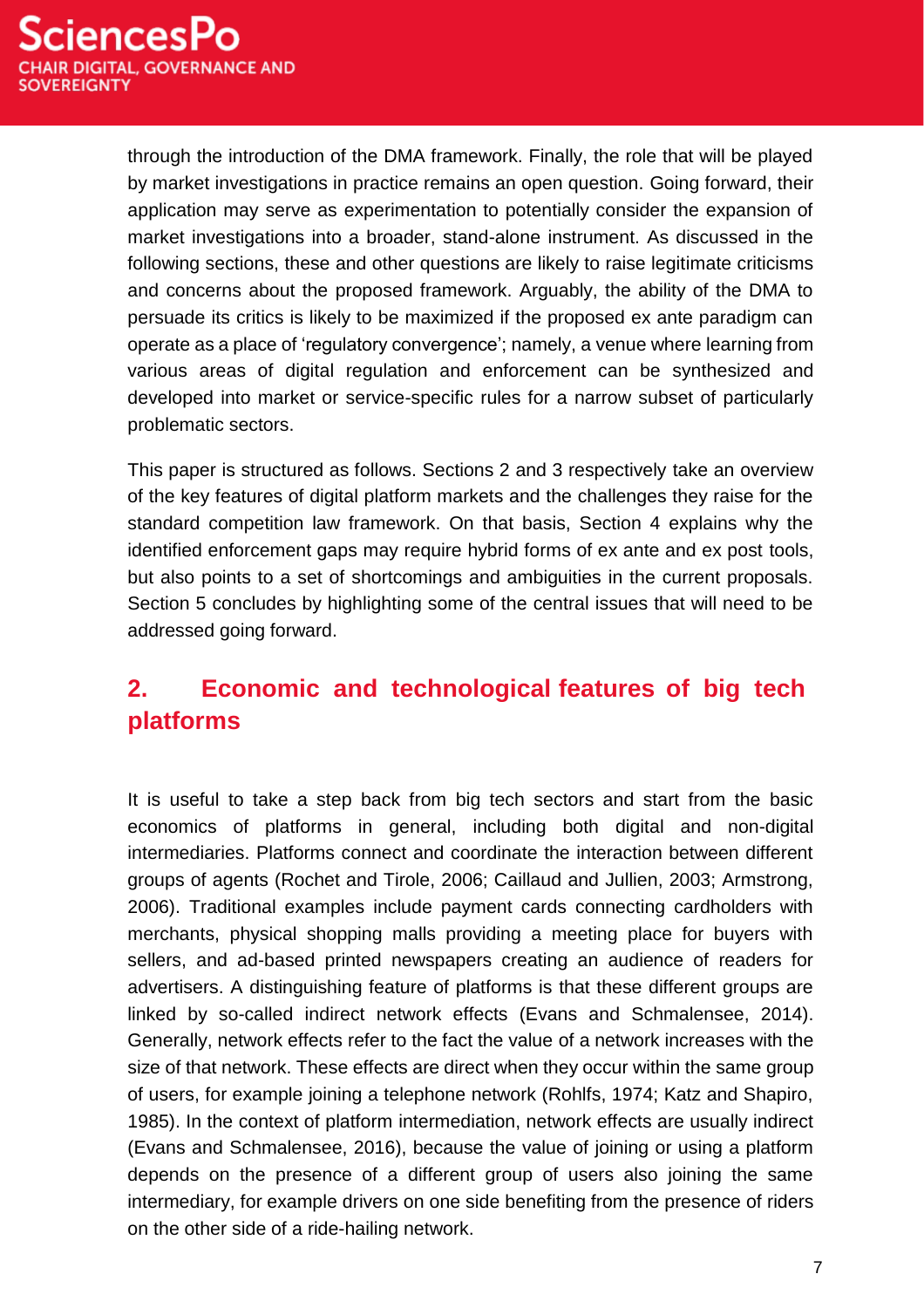Platform network effects represent a form of economies of scale on the demandside; namely, the value and efficiency of an intermediary platform for one group of users typically increase with the number of different users also joining the intermediary. Returning to the ride-hailing example, drivers benefit from the presence of more passengers, and vice-versa, passengers benefit from the presence of more drivers, for example, because the thickness of the network reduces waiting times. As such, and like other forms of scale economies, indirect network effects typical of platforms can lead to some degrees of market concentration and influence various aspects of platform competition (OECD, 2009; OECD, 2018; Rochet and Tirole, 2003; Jullien, 2011; Evans, 2003).

Digital platforms reflect this traditional economic model of platform intermediation based on indirect network effects, but in a different technological form that follows from digitalization, data and AI technologies, and a variety of different business models. These technological differences become critical in understanding digital markets, because they create additional forms of economies of scale that, arguably, enhance the concentration tendencies already characterizing more traditional platform markets in a significant way. From this perspective, while the difference between big tech and the older generation of physical platforms can, in a way, be interpreted as merely quantitative in nature, it has become so pronounced that it could be said it amounts to an important qualitative shift.

In particular, the following combination of economic and technological features conceivably make digital industries structurally concentrated, in a way that at the extreme resemble natural monopolies (Ducci, 2020).<sup>10</sup> First, digitalization expands the reach of digital intermediaries, which reinforces and in some cases enhances the importance of demand-side economies of scale, both in the form of indirect anddirect network effects (respectively, buyers and sellers on e-commerce platforms, and users on a social network). Second, the digital nature of services can give rise to cost structures characterized by large fixed costs and marginal costs that are negligible or zero, creating large scale economies on the supply side.<sup>11</sup> Third, there are increasing returns to data collection and analysis, which represents an additional scale effect, whereby access to larger datasets can create an advantage in terms of

<sup>&</sup>lt;sup>10</sup> In fact, more generally, the presence of various forms of scale economies in digital industries make the natural monopoly framework a better theoretical benchmark and starting point than competitive markets. In other words, rather than starting from the question of why a given digital sector departs from the expectation of a competitive market, it may often be more fruitful to ask whether and why the strength of scale economies and counterforces militating against concentration create a departure from natural monopoly.

<sup>&</sup>lt;sup>11</sup> See also Ridder, M. D. (2019). Market power and innovation in the intangible economy; Aghion, P., A. Bergeaud, T. Boppart, P. J. Klenow, and H. Li (2018). A theory of falling growth and rising rents.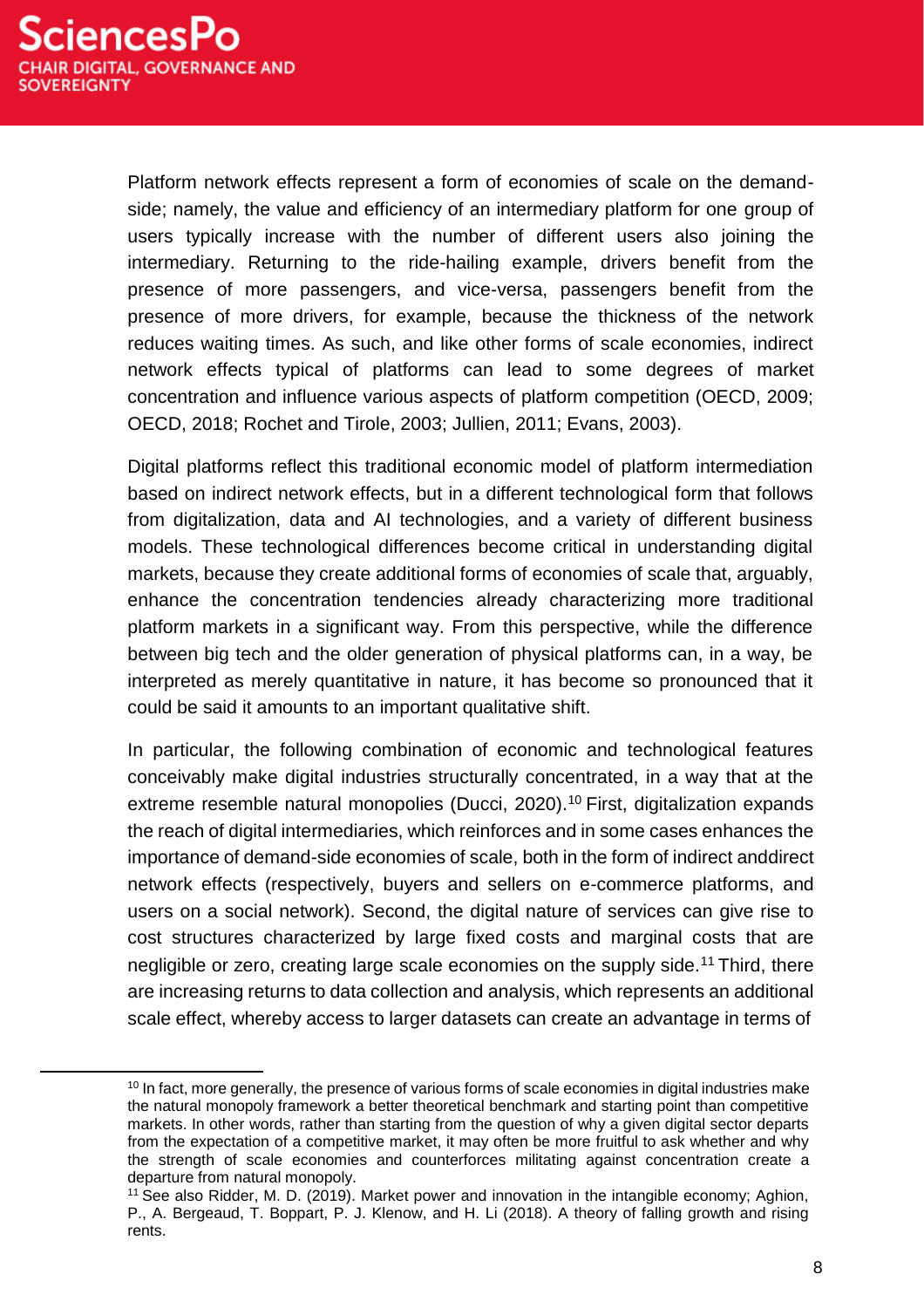quality-adjusted costs for providing a service.

It must be noted that the respective importance of each of these factors, an empirical question, is obviously not infinite, and it is likely to vary substantially across different markets. Moreover, scale economies can often be counterbalanced by important forces that militate toward fragmentation; in particular, product differentiation in the market, diseconomies of scale, problems of congestion, multi-homing (users affiliating with more than one platform), etc. However, while the combination of these forces and counterforces calls for a case-by-case analysis, their interplay has, on balance, tended to create highly concentrated market structures, leading to winnertakes-all dynamics in big tech sectors.

| Supply-side economies of scale         |
|----------------------------------------|
| Positive (direct and indirect) network |
| effects                                |
| Increasing returns to data             |
| product differentiation, multi-<br>Low |
| homing, and congestion                 |

#### **KEY DRIVERS OF CONCENTRATION**

These economic and technological features create important implications for competition policy and the regulation of so-called digital 'gatekeepers.' Concentration can be associated with efficiency properties, and competition *for* the market likely takes a more dynamic form that materializes as recurring cycles of dominant firms rather than static competition. Often, this also entails complex interplays across adjacent markets (Petit, 2020). Yet, the identified structural features may represent entry barriers for novel entrants and small firms, whose potential to threaten an established firm often depends on the ability to enter niche, adjacent segments of a market and then grow as potential substitutes to established market leaders. Incumbents, on their part, may have an incentive to leverage on these structural features to protect their established position (Federico, Scott Morton, and Shapiro, 2019). These features raise a central question for competition law enforcement: can current tools dealing with single-firm conduct be used as an effective instrument to address market power concerns resulting from dominance, and are these instruments ultimately capable of promoting market contestability and dynamic competition? These issues are discussed in the next section.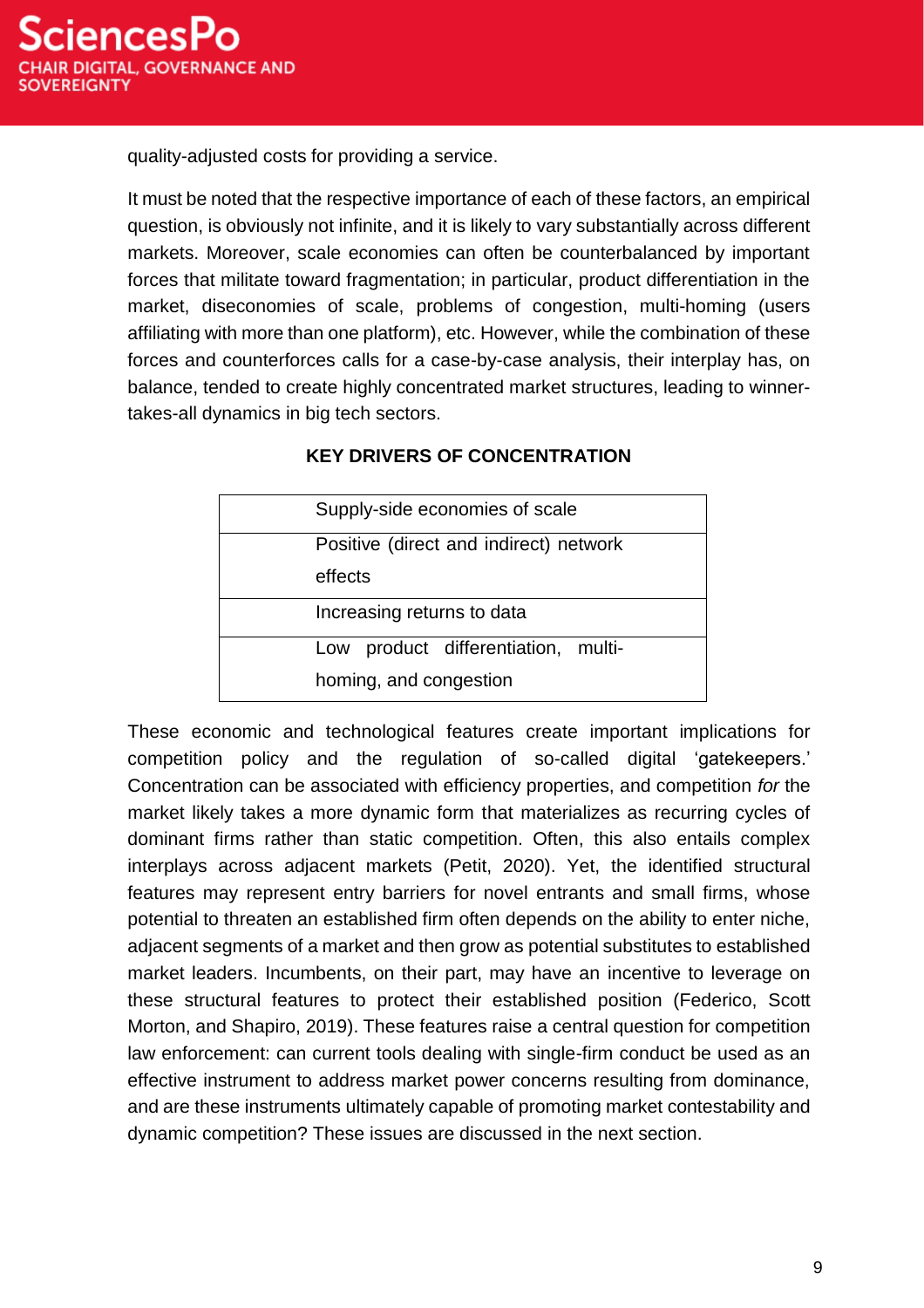## **3. Gatekeepers and dominance gaps in competition policy**

EU competition law addresses abuses of a dominant position pursuant to Article 102 TFEU. This provision contains a prohibition of anticompetitive behavior by a dominant firm with market power, whose scope and content have, over time, been delineated and further specified through case law. The EU competition law framework on dominance has shown a willingness to address a number of critical and unconventional issues at play in digital industries (including tying, exclusivity, MFNs clauses, pre-installations, self-preferencing, data abuses, and so on). As such, from a substantive perspective, it has manifested a lot of flexibility when dealing with unilateral conduct and is a broad enough instrument that can, in theory, reach various forms of exclusionary concerns raised by big tech firms.

However, despite its broad substantive scope, the effectiveness of Article 102 faces a number of challenges when evaluated against a competition policy framework tailored toward the promotion of market contestability and dynamic pressure, which relies not only on existing competitors but also on entry by small disruptive firms. These limitations lie mainly in the institutional underpinnings of ex post enforcement against single-firm conduct: namely, its reliance on lengthy proceedings focused on the anti-competitive nature and effects of various forms of conduct by a dominant firm, which in digital markets risk arriving too late, with little to do for the restoration of competition, and without necessarily addressing structural issues undermining dynamic rivalry. As a consequence, the following gaps have been identified in the current debates:

- *(a) Timely intervention.* This gap includes both the excessive length of abuse of dominance cases, as well as the inability to intervene on a more proactive, precautionary basis in industries where there may be a risk of future harm (associated with either conduct of a dominant firm, but also non-dominant firms and structural market failures). These concerns are particularly important in dynamic industries where timely intervention against possible harms may not be achieved through ex post enforcement.
- *(b) Effective remedies.* The types of remedies needed either to restore competition or to address concerns over market power in sectors with low contestability may include tools that likely possess a regulatory or quasi-regulatory component, which in turn requires the institutional ability to monitor and enforce them (for example, portability and data sharing remedies). Moreover, some industries may benefit from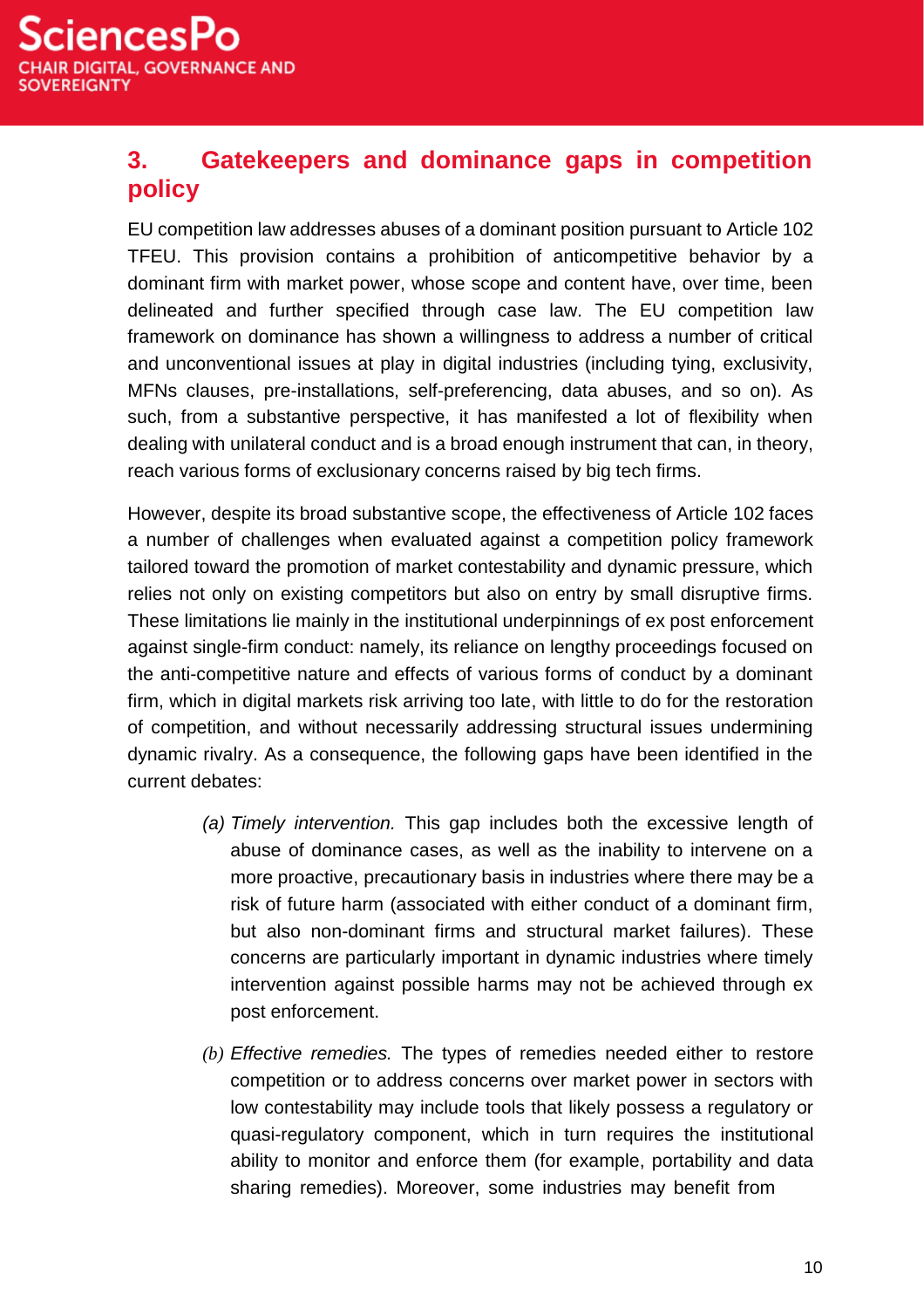remedies that address structural problems affecting competition in a market independently from anti-competitive conduct by a dominant firm, and that apply at the market level rather than to a specific firm.

The DMA proposals for ex ante regulation of certain digital platforms must then be evaluated against these identified gaps in the current treatment of abuse of dominant position, and against the potential of such ex ante and more regulatory approaches to offer improvement to the existing standard competition law regime.

## **4. Between ex ante and ex post intervention**

The previous section identified a set of issues that may not be addressed effectively through ex post competition law enforcement. Yet, the nature of a potential alternative or complementary ex ante framework remains to be identified. In theory, one option would be to regulate the market power of an incumbent in a way similar to price and entry regulation in utilities sectors. While it cannot be excluded a priori that some sectors where no competition appears feasible may in the future require this kind of approach, standard regulation works well in sectors with a long-term stable technology, an issue that clashes with the technological dynamism and complexity currently occurring in many digital industries (Hovenkamp, 2020). Moreover, regulating directly the market power of a specific platform would require a more comprehensive sector specific regime beyond what is being currently proposed at the EU level. Hence, the new tools are better interpreted as hybrid instruments between ex ante and ex post intervention: on the one hand, they depart from traditional models of regulating market power in network industries, in so far as they augment the standard competition law toolkit to better facilitate new entry, contestability, and displacement of established market positions. On the other hand, they differ from competition law and gravitate toward a more regulatory paradigm in that they also identify a set of behaviors that should not be permitted ex ante in light of the established position of some digital intermediaries identified as 'gatekeepers' (on the basis of concerns over competition and market power but also considerations of fairness).<sup>12</sup>

There are compelling reasons to justify the general premise of these initiatives at the EU level. As discussed, the structural features of digital industries and the resulting policy shift toward dynamic rather than static considerations raise a set of issues related to market power and competition that in theory call for complementary, ex

<sup>12</sup> Moreover, while the proposals do not exclude structural solutions as potential remedies of last resort, the essence of the Digital Markets Act departs from approaches that favor break up policies, both in terms of horizontal break ups as a way to fragment and deconcentrate digital markets and in terms of vertical separation.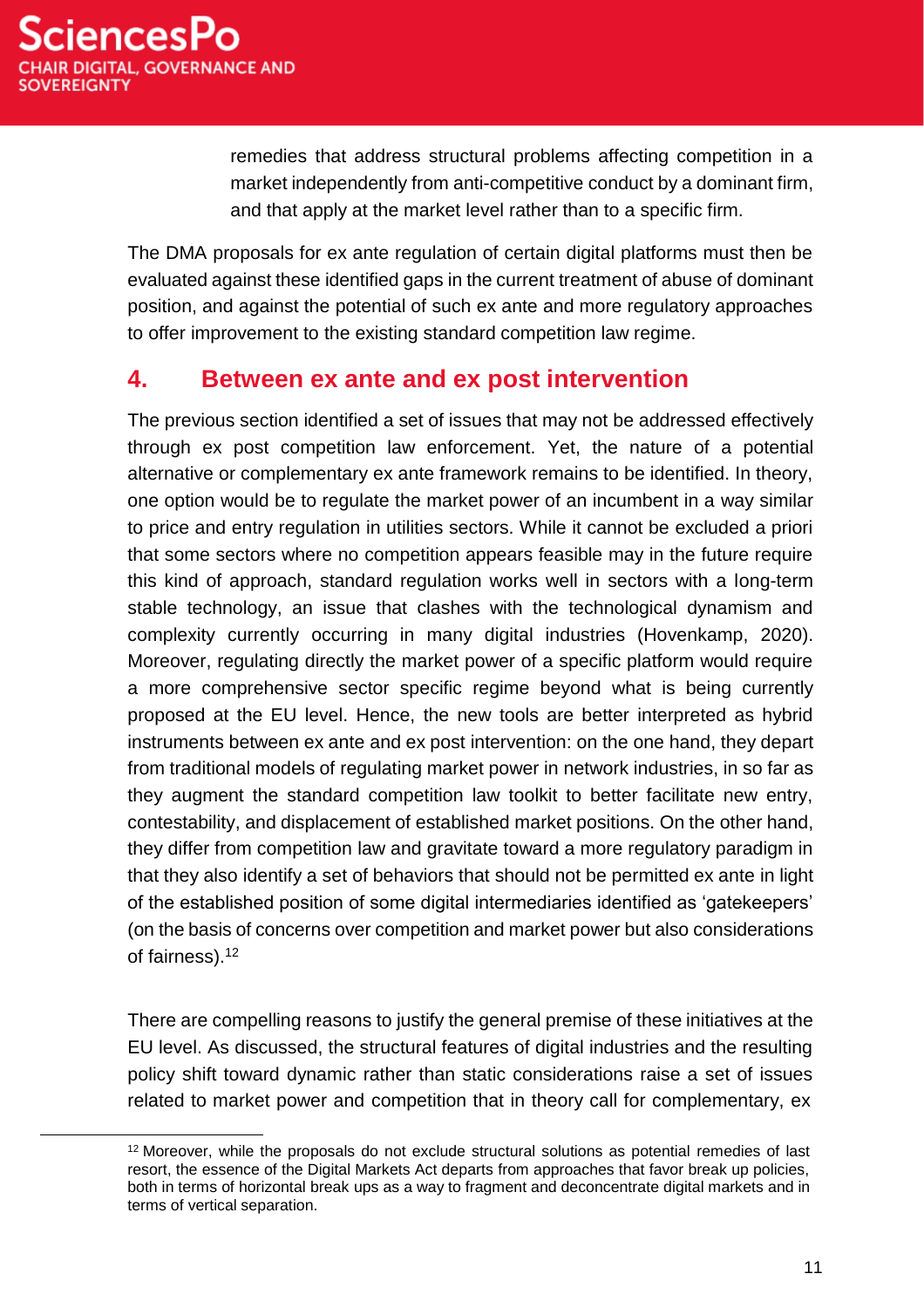ante forms of intervention to fill the current gaps in competition law intervention. For example, there may be concerns related to access to bottlenecks and exercises of market power by firms in sectors with low contestability that would ideally require more regulatory approaches. In addition, there may be problems associated with dominant platforms leveraging market power in adjacent industries for anticompetitive purposes; for example, to pre-emptively exclude and block the growth of smaller nascent firms that may have the potential to become substitutes for the dominant platform in the future, a strategy that mirrors the debates on socalled killer acquisitions (the pre-emptive acquisition of potential competitors, usually smaller firms that threaten to become substitutes of the acquiring platform).<sup>13</sup> Ex post competition law interventions, in such cases, may occur too late and without adequate remedial power. More generally, competition concerns may in some instances be associated with the structural features of a market beyond the conduct of a specific firm and, thus, may justify market wide remedies.

These and other considerations provide legitimate theoretical justifications for the impetus toward more regulatory or quasi-regulatory approaches in conjunction with ex post enforcement. Nonetheless, a novel ex ante regime entails additional costs and complexities that may create counterproductive effects. These should not be taken for granted and must be justified by substantial and tangible improvements to the status quo achievable through practical implementation. In this regard, a more detailed analysis of the content and scope of the new framework raises a number of important questions that remain to be adequately addressed. Ambiguities related to the need for faster outcomes, effective remedies/obligations tailored to the specificities of each sector, possible overlaps with competition law enforcement, and the future role of market investigations are discussed in turn.

#### **4.1 Timely intervention**

The gatekeeper classification introduces a set of ex ante obligations through which the DMA can effectively implement more timely and proactive intervention going forward, bypassing the traditional requirements and length of competition law enforcement. There are a few caveats to these benefits. First, the content of these obligations and associated remedies is likely to be evident in cases where there is

<sup>&</sup>lt;sup>13</sup> Concerns over these mergers have emerged in the pharmaceutical sector but they have broadened to cover big tech sectors. See, for example, Colleen Cunningham, Florian Ederer, and Song Ma, Killer Acquisitions (2020) Journal of Political Economy, forthcoming; Competition Policy International, Killer Acquisitions, Antitrust Chronicle (2020); Scott Hemphill and Tim Wu, Nascent Competitors (2020), University of Pennsylvania Law Review, forthcoming; Paul Gompers, William Gornall, Steven N. Kaplan, and Ilya A. Strebulaev, How Do Venture Capitalists Make Decisions? (2016) NBER Working Paper Series, No. 22587.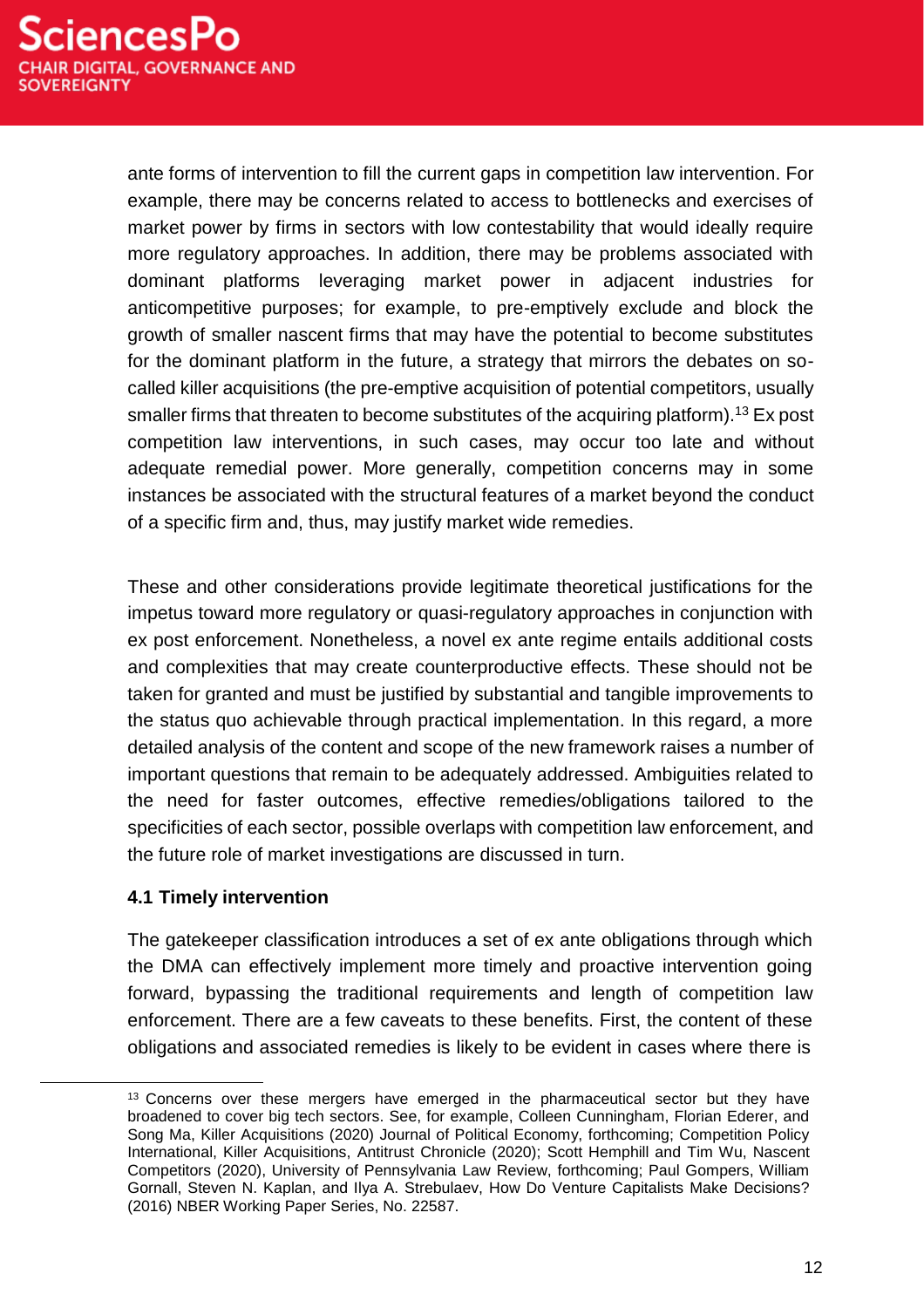already sufficient information (including from past cases) about the kind of market failures and anticompetitive concerns that need to be addressed ex ante in a specific market or in relation to a specific platform. In contrast, the benefits of imposing ex ante obligations in terms of timely intervention are less straightforward in sectors that are still undergoing significant market changes and that are less known, in that they are going to depend on a need to carry out well-developed market investigations based on a solid and adequate evidentiary basis. The major benefit for industries that have not yet tipped toward a dominant player may in fact come indirectly from a stronger emphasis on so-called 'defensive' leveraging behavior by an already identified gatekeeper, namely a platform active in another market that leverages market power in adjacent sectors to protect its core position in the primary market<sup>14</sup> (which may benefit a subset of industries that have not yet tipped but where the gatekeeper platform firm is operating).

#### **4.2 Effective remedies for heterogeneous platforms**

Another critical feature of effective intervention beyond speed relates to the availability of adequate and tailored obligations and remedies, on which many open questions remain. For instance, it would be useful to evaluate how the DMA would improve on existing remedies already imposed in antitrust proceedings. The *Google Shopping* case may provide an example. Upon finding an infringement of Article 102 TFEU, the European Commission imposed on Google an obligation to provide 'equal treatment' between rival comparison-shopping services and its own service.<sup>15</sup> This remedy, in essence, already gravitates toward forms of regulatory intervention against self-preferencing (a concern explicitly included in the current proposals) but it has been deemed ineffective beyond issues related to the length of the proceeding (Caffarra, 2019; Geradin, 2019). How would the DMA improve the effectiveness of remedial power and the administration of remedies that already exist? Moreover, the nature and objective of remedies are likely to differ substantially across markets on a case-by-case basis, depending on the specific features of a platform service, the identified theory of harm and market failure, and desired policy objectives. For example, the role and relative importance of data, network externalities, or scale in physical infrastructure are likely to vary substantially across markets, and the nature of various platform services (from matchmaking to audience building for advertising)

<sup>14</sup> The issue of defensive leveraging was at the heart of the well-known antitrust case *United States v. Microsoft Corp*. 253 F 3d 34 (Dist. Of Columbia Circuit, 2001). The investigation centered on Microsoft's leveraging from the market for operating systems into the new emerging browser market, which was an attempt to marginalize the browser Netscape, seen as a potential competitive threat to its Windows operating system.

<sup>15</sup> European Commission Press Release, Antitrust: Commission fines Google €2.42 billion for abusing dominance as a search engine by giving illegal advantage to its own comparison-shopping service: [https://ec.europa.eu/commission/presscorner/detail/en/IP\\_17\\_1784](https://ec.europa.eu/commission/presscorner/detail/en/IP_17_1784)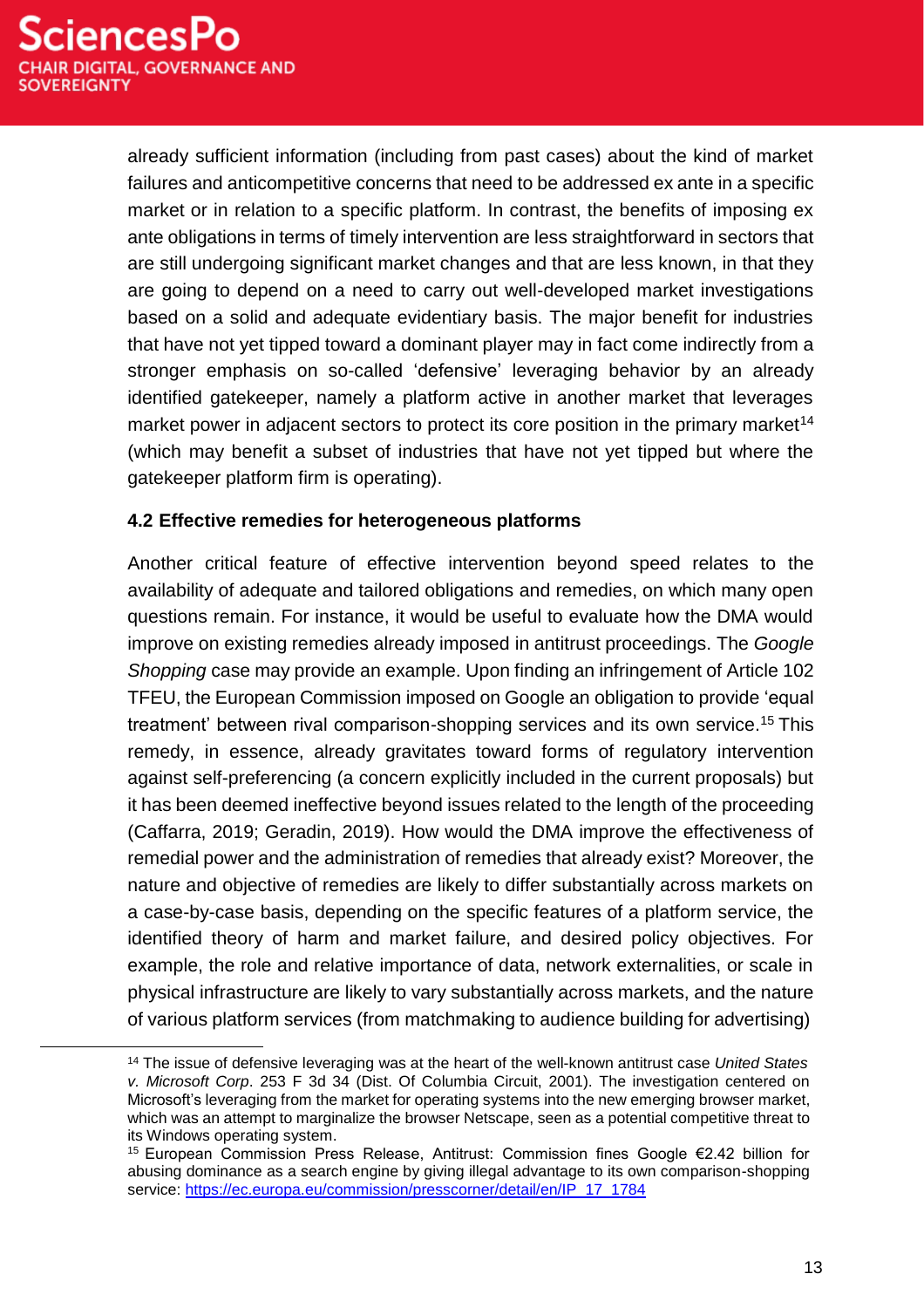is likely to raise different sets of competition concerns. Likewise, the variety of policy objectives may include, among others, making a market more contestable to promote competition *for* the market; limiting exercises of market power in sectors where contestability is low; fostering fragmentation, switching and multi-homing to promote competition *in* the market; dealing with access issues and intra-platform and vertical concerns; imposing market-wide remedies in some instances, and firmspecific remedies in others, etc. At present, the set of proposed obligations is closer to a general aggregation of different concerns, many of which are likely to be pertinent in some markets but not in others. The important heterogeneity across digital platform markets, however, calls for more specific rules and remedies, designed on the basis of sector-specific features and concerns that are consistent with the rationale for the gatekeeper classification in the first place. The shift from general principles to more tailored sector-specific frameworks is likely to be a major factor determining the future success of the Digital Markets Act.

#### **4.3 Overlaps with competition law**

Given the complementary nature of the DMA proposal, it is often rightly emphasized that the role of competition law enforcement in digital sectors should not be marginalized but rather reinforced by the introduction of ex ante instruments. In other words, the DMA framework should in principle remain a confined complement available in specific contexts where competition law enforcement may be deemed insufficient, rather than an expansionary substitute to standard competition law procedures, thresholds, and burdens of proof. The interplay between the two instruments, however, does not always appear as straightforward. For instance, the role of the DMA's market investigations and competition law cases with respect to future, novel concerns related to an identified gatekeeper remains unclear. Moreover, there are important open questions that revolve around the notion of fairness and its overlaps with competition law, in particular exploitative abuses of market power. <sup>16</sup> In theory, markets with very high barriers to entry (in the extreme case, a natural monopoly) may justify greater emphasis on price and non-price exploitative exercises of market power, brining notions of fairness and efficiency into

<sup>&</sup>lt;sup>16</sup> Exercises of market power can be distinguished between exclusionary and exploitative: the use of market power is exclusionary when it intends to exclude rivals; it is exploitative when it represents a mere exercise of market power without exclusionary effects, for example charging a monopoly price. While antitrust provisions against dominance vary across jurisdictions and can cover both issues, abuse of a dominant position is predominantly focused on exclusionary forms of market power exercises. For a discussion, see Robert O'Donoghue QC, Jorge Padilla, Law and Economics of Article 102 TFEU (Hart Publishing 2020)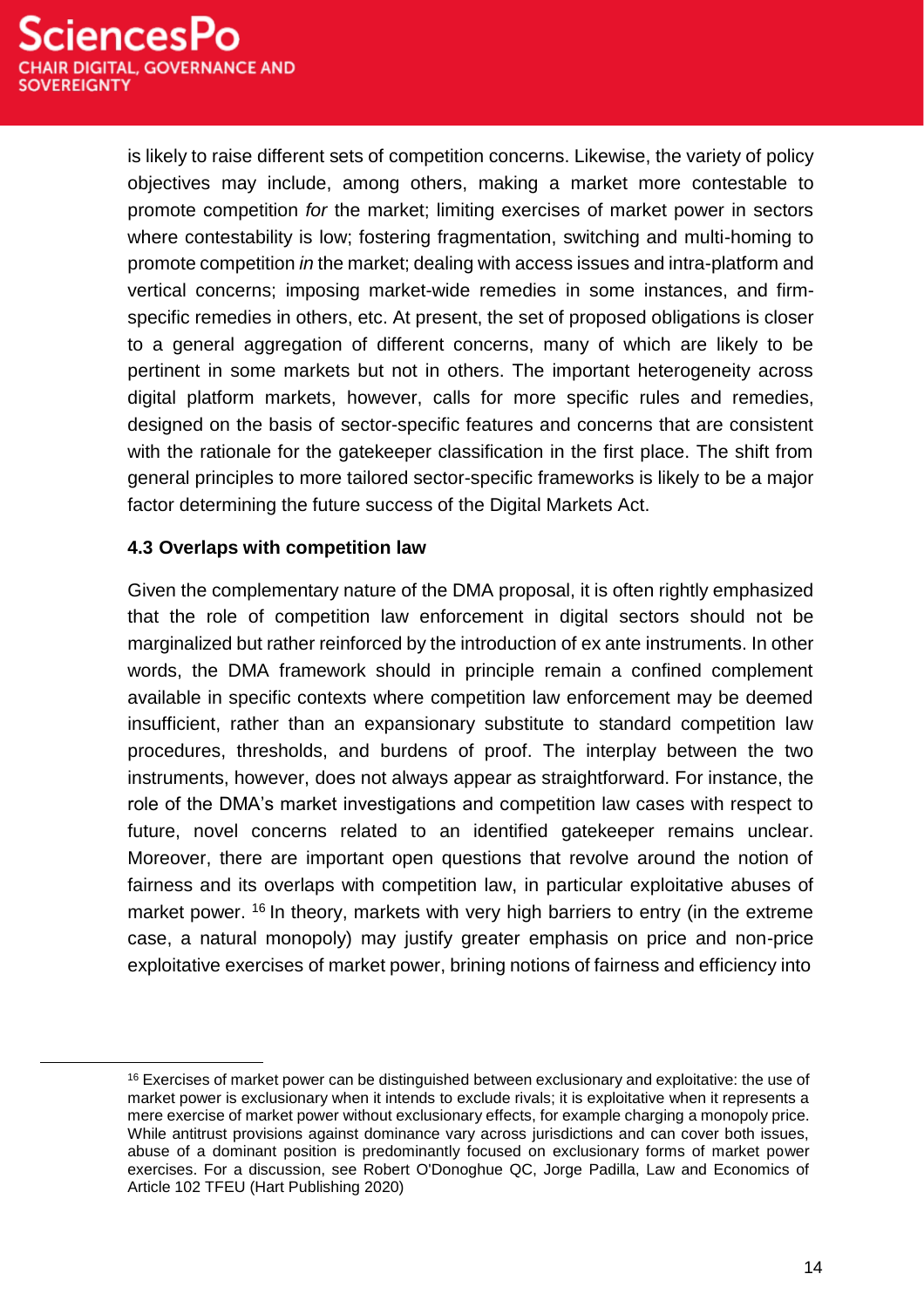closer alignment. <sup>17</sup>While this suggests that the DMA could play an important role in this area, the exact meaning of fairness and its intended overlaps with competition law remain to be determined. Overall, the coherence of the interplay between competition law enforcement and the Digital Markets Act will likely depend, among other things, on: how robust and uncontroversial the selected gatekeeper criteria will prove to be in practice;<sup>18</sup> how accurately the cumulative sets of obligations will balance the need to control mere exercises of market power in some cases (excessive prices and non-price exploitation) and the promotion of market contestability in others; and how effective DMA remedies will prove to be compared to those already available in standard competition law cases.

#### **4.4 Market investigations and the new competition tool**

One final issue that is worth discussing concerns the future role of market investigations. In this regard, it must be noted that the original legislative proposals initially envisioned two different and distinct measures, differing from the present ones: first, a New Competition Tool (NCT), a stand-alone new instrument to study and address structural competition problems in specific markets in a timely and effective manner in order to address gaps in EU competition rules (for example, monopolization by non-dominant firms with market power, structural problems independent from a firm's conduct, and tacit collusion in oligopolistic market structures);<sup>19</sup> second, a Digital Services Act package, which, among other things, proposed an ex ante regulatory instrument for large online platforms with significant network effects acting as gatekeepers, with equal emphasis on issues of fairness and competition.<sup>20</sup> Now, ex ante regulation of gatekeepers has become the core proposal of the current Digital Markets Act with a closer relation to issues of

<sup>&</sup>lt;sup>17</sup> Standard arguments against the use of competition law to address exploitative exercises of market power include the role of market forces, in the absence of significant barriers to entry, as a constraint to market power exercises, as well as institutional issues when intervention involves a degree of direct regulatory oversight beyond the expertise of competition agencies. The premises underlying the proposed framework challenge both considerations, and thus it would appear necessary to better clarify the adopted policy position with regard to non-exclusionary exercises of market power.

<sup>&</sup>lt;sup>18</sup> See for example the approach advanced in the UK Report for a Code of Conduct for platforms with 'Strategic Market Status.' See Unlocking Digital Competition," Expert Panel for the UK Government (2019).

<sup>&</sup>lt;sup>19</sup> European Commission, Single Market – new complementary tool to strengthen competition enforcement: [https://ec.europa.eu/info/law/better-regulation/have-your-say/initiatives/12416-New](https://ec.europa.eu/info/law/better-regulation/have-your-say/initiatives/12416-New-competition-tool)[competition-tool.](https://ec.europa.eu/info/law/better-regulation/have-your-say/initiatives/12416-New-competition-tool) The following options were originally considered: 1. A dominance-based competition tool with a horizontal scope; 2. A dominance-based competition tool with a limited scope in digital markets; 3. A market structure competition tool (applicable to non-dominant firms) with a horizontal scope; 4. A market structure competition tool (applicable to non-dominant firms) with a limited scope in digital markets.

 $20$  European Commission, Digital Services Act package – ex ante regulatory instrument of very large online platforms acting as gatekeepers: [https://ec.europa.eu/info/law/better-regulation/have-your](https://ec.europa.eu/info/law/better-regulation/have-your-say/initiatives/12418-Digital-Services-Act-package-ex-ante-regulatory-instrument-of-very-large-online-platforms-acting-as-gatekeepers)[say/initiatives/12418-Digital-Services-Act-package-ex-ante-regulatory-instrument-of-very-large](https://ec.europa.eu/info/law/better-regulation/have-your-say/initiatives/12418-Digital-Services-Act-package-ex-ante-regulatory-instrument-of-very-large-online-platforms-acting-as-gatekeepers)[online-platforms-acting-as-gatekeepers](https://ec.europa.eu/info/law/better-regulation/have-your-say/initiatives/12418-Digital-Services-Act-package-ex-ante-regulatory-instrument-of-very-large-online-platforms-acting-as-gatekeepers)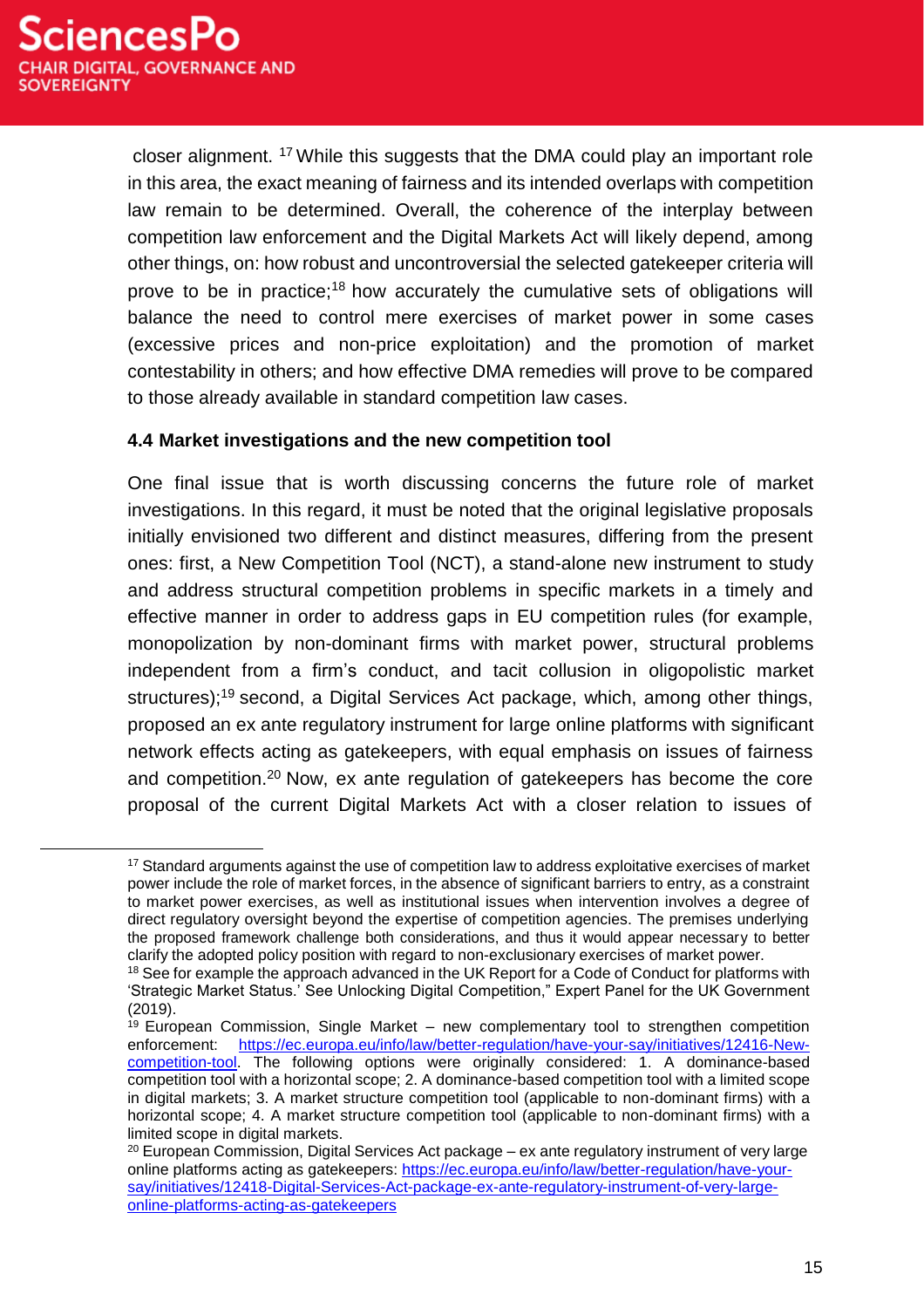competition, while the present Digital Services Act is, as discussed, primarilyfocused on content regulation. The New Competition Tool, in contrast, has been abandoned as a stand-alone new tool, and only a scaled back version has been retained within the DMA in the form of market investigation powers. A number of compelling reasons would have supported the adoption of a stand-alone  $NCT<sup>21</sup>$  which could have been an important instrument to develop ex ante obligations and remedies tied to identified market features and anti-competitive concerns in specificsectors, but could also have been used as a tool to tackle broader structural issuesbeyond dominance in digital markets. The DMA market investigation powers appear more the result of a compromise than a tool with a clearly identified role. However, the use of market investigations could serve as a form of small-scale experimentation with the potential to reconsider the desirability of a stand-alone market structure competition tool with general application to digital and non-digital markets.

## **5. Looking ahead : The DMA as a place of regulatory convergence**

The recent regulatory proposals are premised on the idea the European Commission suffers from an enforcement gap in digital markets, which does not permit moving faster and more proactively and imposing more effective remedies and obligations on dominant digital firms. As discussed in this policy paper, there are compelling reasons in support of new hybrid forms of intervention against distortions of competition that blur the standard dichotomy between ex ante and ex post paradigms of interventions against market power. A balanced mix of different instruments may be more effective at promoting dynamic competition, contestability, and the threat of displacement of current incumbents, while possibly also being more suited to address concerns about market power in sectors displaying lower levels of contestability or durable market power. Nonetheless, introducing different, parallel frameworks increases the need to ensure that the relationship between them is developed in a consistent and justifiable way (Monti, 2020).

At the heart, the Digital Markets Act should arguably be seen as a place of 'regulatory convergence' for particularly problematic markets, where general rules and principles can, over time, be tailored and enforced effectively. Under this perspective, a number of important issues require further thought and scrutiny. First, rather than trying to specify in advance comprehensive rules applicable to all gatekeepers, the DMA should aim to specify clear principles through which better

<sup>&</sup>lt;sup>21</sup> For a discussion see Massimo Motta and Martin Peitz, Intervention triggers and underlying theories of harm (2020) Expert Report.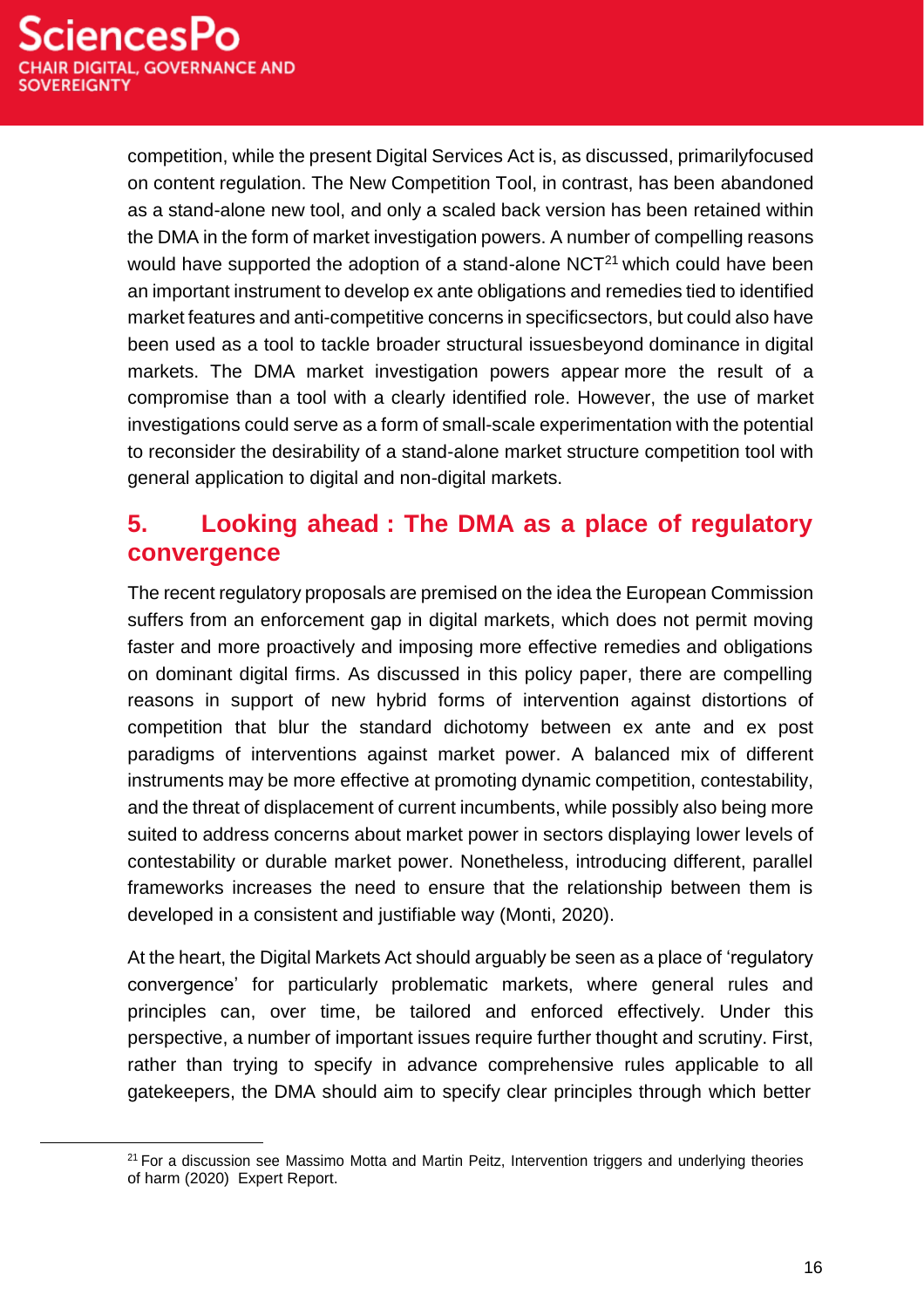tailored sets of obligations and remedies may be developed gradually on a marketby-market basis and consistently with the heterogeneity of platform services. In this regard, competition law cases can and should inform the proposed framework; market investigations may refine its outer boundaries; and learning from other related areas of digital regulation may offer additional lessons whose relevance to competition can be synthetized in the Digital Markets Act. To the extent possible, however, this learning should strive to operate based on a sector-specific approach. Second, the DMA should be seen as a remedial destination, where enforcement and administration of various remedies and obligations can occur effectively. Such effectiveness does not only depend on more timely intervention, but also on how the new framework may be able to increase remedial power, both in terms of more effective remedy design and institutional capabilities. In other words, the DMA's potential to complement competition law enforcement depends on whether it can successfully enable an institutional framework superior to the status quo that operationalizes more effective application and monitoring of remedies. Finally, the concrete analysis required to, first, classify a firm as a gatekeeper and, second, identify specific obligations that would follow from such a classification should not be seen as a separate and excessively formalistic two-stage assessment; rather, it should be based on a cohesive analysis where each step must inform and reinforce the other in order to develop a coherent framework that is sufficiently flexible to adapt to future market developments. It must be kept in mind that one of the central goals of the new initiatives discussed here is the promotion of contestability and dynamic competition through the entry of novel competitors. In its development, application, and overall interplay with competition law enforcement, the proposed ex ante framework should facilitate, rather than undermine, forms of disruptive entry much needed in big tech sectors.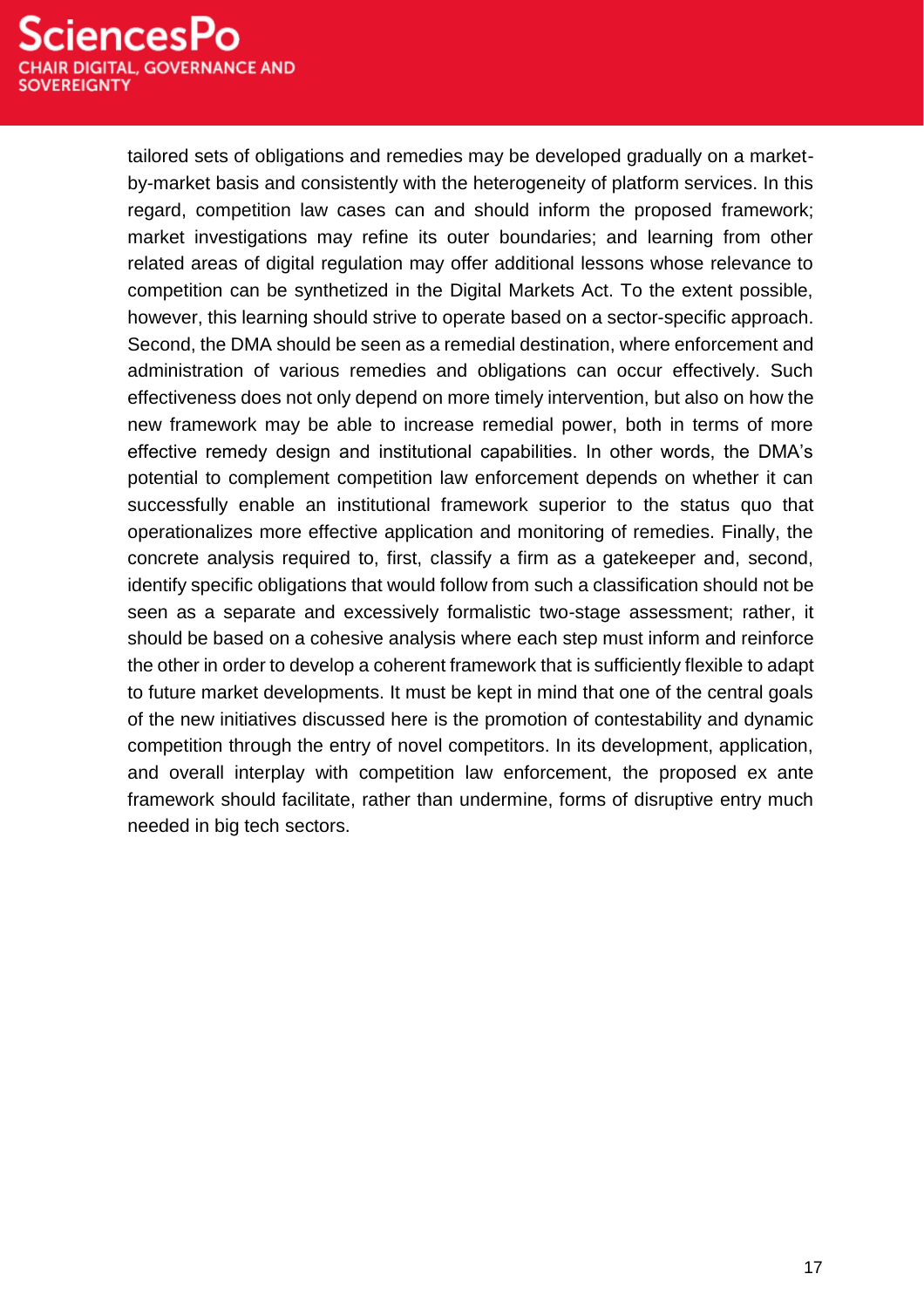### **Bibliography**

Aghion, P., A. Bergeaud, T. Boppart, P. J. Klenow, and H. Li (2019). A theory of falling growth and rising rents, NBER Working Paper 26448

Armstrong, M. (2006), Competition in two‐sided markets. The RAND Journal of Economics, 37: 668-691

Australian Consumer and Competition Commission. (2019). Digital Platforms Inquiry – Final Report: https:/[/www.accc.gov.au/publications/digital-platforms-inquiry-final-report](http://www.accc.gov.au/publications/digital-platforms-inquiry-final-report)

Autor D, Dorn D, Katz LF, Patterson C, Reenen JV. (2020). The Fall of the Labor Share and the Rise of Superstar Firms. Quarterly Journal of Economics;135 (2) :645-709..

Barkai, S. (2020). Declining labor and capital shares The Journal of Finance, 75: 2421-2463

Caffarra, C. (2019)Antitrust Enforcment in Digital Space: An Update from Europe (and Beyond), Keynote Competition and Consumer Law Conference Law, Council of Australia;

Caillaud and Jullien, 2003; Chicken & Egg: Competition among Intermediation Service **Providers** 

The RAND Journal of Economics, vol. 34, n. 2, Summer 2003, pp. 521–552

Calvano, Emilio, Giacomo Calzolari, Vincenzo Denicolò, and Sergio Pastorello. 2020. Artificial Intelligence, Algorithmic Pricing, and Collusion. American Economic Review, 110 (10): 3267-97

Canadian Competition Bureau "Big Data and Innovation: Key themes for competition policy," (2018): https:/[/www.competitionbureau.gc.ca/eic/site/cb-bc.nsf/eng/04342.html](http://www.competitionbureau.gc.ca/eic/site/cb-bc.nsf/eng/04342.html)

Carlton DW, Heyer K. (2020) The Revolution in Antitrust: An Assessment. The Antitrust Bulletin 65(4):608-627.

Competition Policy International, Killer Acquisitions, Antitrust Chronicle (2020): https:/[/www.competitionpolicyinternational.com/antitrust-chronicle-killer-acquisitions/](http://www.competitionpolicyinternational.com/antitrust-chronicle-killer-acquisitions/)

Cunningham Colleen, Florian Ederer, and Song Ma, Killer Acquisitions (2020) Journal of Political Economy, forthcoming;

De Loecker, J., Eeckhout, J., and Unger, G. (2020). The rise of market power and the macroeconomic implications. The Quarterly Journal of Economics, 135(2):561–644.

Ducci, F. (2020). Natural Monopolies in Digital Platform Markets, Cambridge University Press.

Economist, Big tech: How to make sense of the latest tech surge, February 20, 2020, available at https:/[/www.economist.com/leaders/2020/02/20/how-to-make-sense-of-the](http://www.economist.com/leaders/2020/02/20/how-to-make-sense-of-the-)latest-tech-surge;

Economist, Competition in the digital age: How to tame the tech titans, January 18, 2018, available at: https:/[/www.economist.com/leaders/2018/01/18/how-to-tame-the-tech-titans](http://www.economist.com/leaders/2018/01/18/how-to-tame-the-tech-titans)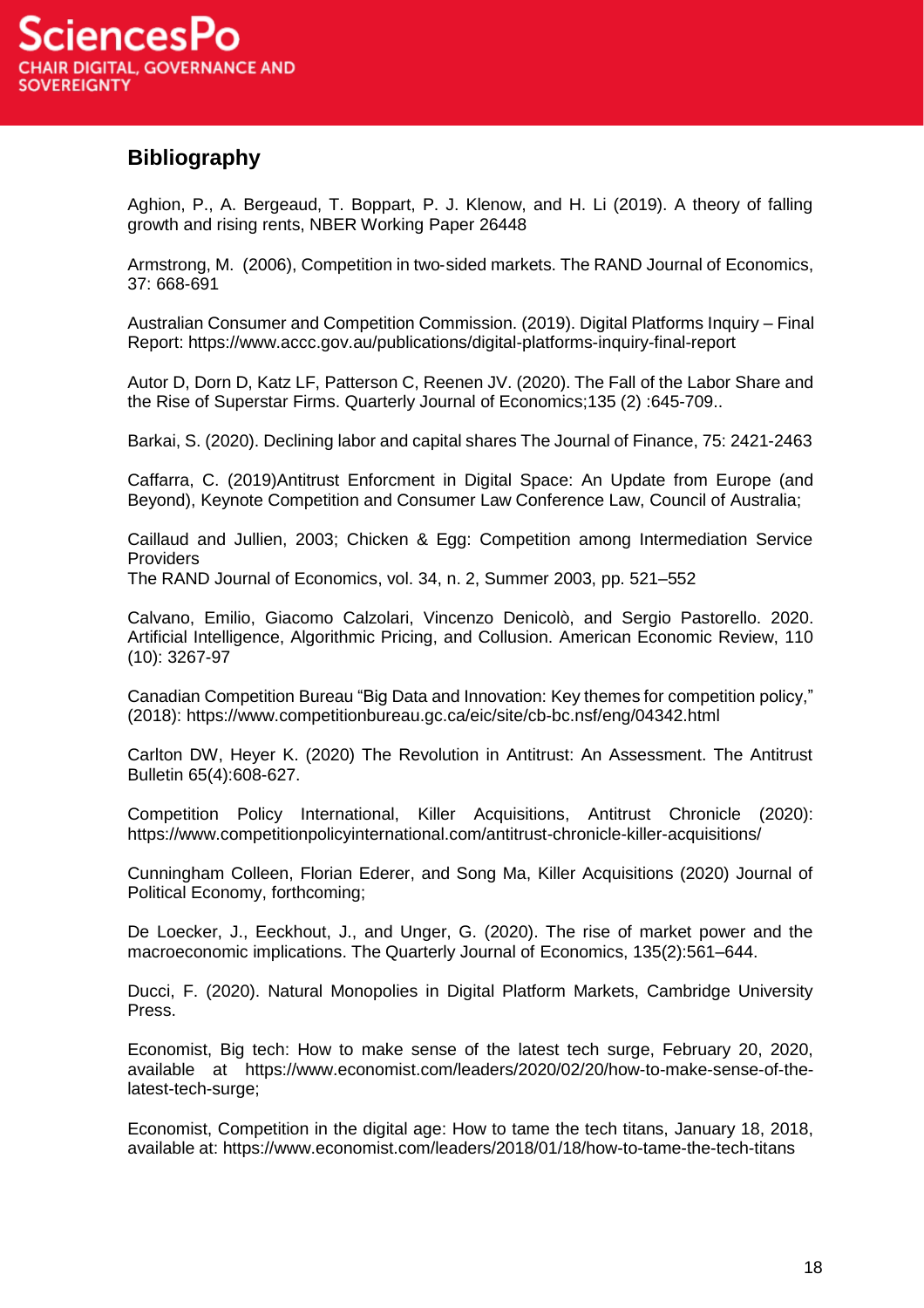European Commission Press Release, Antitrust: Commission fines Google €2.42 billion for abusing dominance as a search engine by giving illegal advantage to own comparisonshopping service: https://ec.europa.eu/commission/presscorner/detail/en/IP\_17\_1784

European Commission, Digital Services Act package – ex ante regulatory instrument of very large online platforms acting as gatekeepers: https://ec.europa.eu/info/law/betterregulation/have-your-say/initiatives/12418-Digital-Services-Act-package-ex-anteregulatory-instrument-of-very-large-online-platforms-acting-as-gatekeepers

European Commission, Directorate-General of Competition. (2019). Competition Policy for the Digital Era: https://ec.europa.eu/competition/publications/reports/kd0419345enn.pdf

European Commission, e-commerce Directive: https://ec.europa.eu/digital-singlemarket/en/e-commerce-directive;

European Commission, Shaping Europe's Digital Future: https://ec.europa.eu/digital-singlemarket/

European Commission, Single Market – new complementary tool to strengthen competition enforcement: https://ec.europa.eu/info/law/better-regulation/have-yoursay/initiatives/12416-New-competition-tool;

European Commission, The Digital Markets Act: Ensuring Fair and Open Digital Markets: https://ec.europa.eu/info/strategy/priorities-2019-2024/europe-fit-digital-age/digitalmarkets-act-ensuring-fair-and-open-digital-markets\_en

European Commission, The Digital Services Act: Ensuring a Safe and Accountable Online Environment: [https://ec.europa.eu/info/strategy/priorities-2019-2024/europe-fit-digital](https://ec.europa.eu/info/strategy/priorities-2019-2024/europe-fit-digital-age/digital-services-act-ensuring-safe-and-accountable-online-environment_en)[age/digital-services-act-ensuring-safe-and-accountable-online-environment\\_en](https://ec.europa.eu/info/strategy/priorities-2019-2024/europe-fit-digital-age/digital-services-act-ensuring-safe-and-accountable-online-environment_en)

Evans, D. and Schmalansee, R. (2014). The Antitrust Analysis of Multisided Platform Businesses. The Oxford Handbook of International Antitrust Economics, Volume 1.

Evans, D. and Schmalansee, R. (2016). Matchmakers: The New Economics of Multisided Platforms, HBR Press.

Evans, D. (2003). The Antitrust Economics of Multi-Sided Platform Markets, 20 Yale J. on Reg.

Ezrachi, A., Stucke, M. (2016). Virtual Competition: The Promise and Perils of the Algorithm-Driven Economy, Harvard University Press.

Federico, G. Scott Morton, F., Shapiro, C. (2019). Antitrust and Innovation: Welcoming and Protecting Disruption, NBER Chapters in Innovation Policy and the Economy, 20, 125-190

French Autorité de la Concurrence and the German Bundeskartellamt. (2016). Competition Law **Data:** and Data: https:/[/www.bundeskartellamt.de/SharedDocs/Meldung/EN/Pressemitteilungen/2016/10\\_0](http://www.bundeskartellamt.de/SharedDocs/Meldung/EN/Pressemitteilungen/2016/10_0) 5\_2016\_Big%20Data%20Papier.html

Geradin, D., (2019). What should EU competition policy do to address the concerns raised by the Digital Platforms' market power? European Commission, Observations on the Statement of Scope.

Gompers P., Gornall, W. Kaplan, S. and Strebulaev. I. (2016). How Do Venture Capitalists Make Decisions? NBER Working Paper No. 22587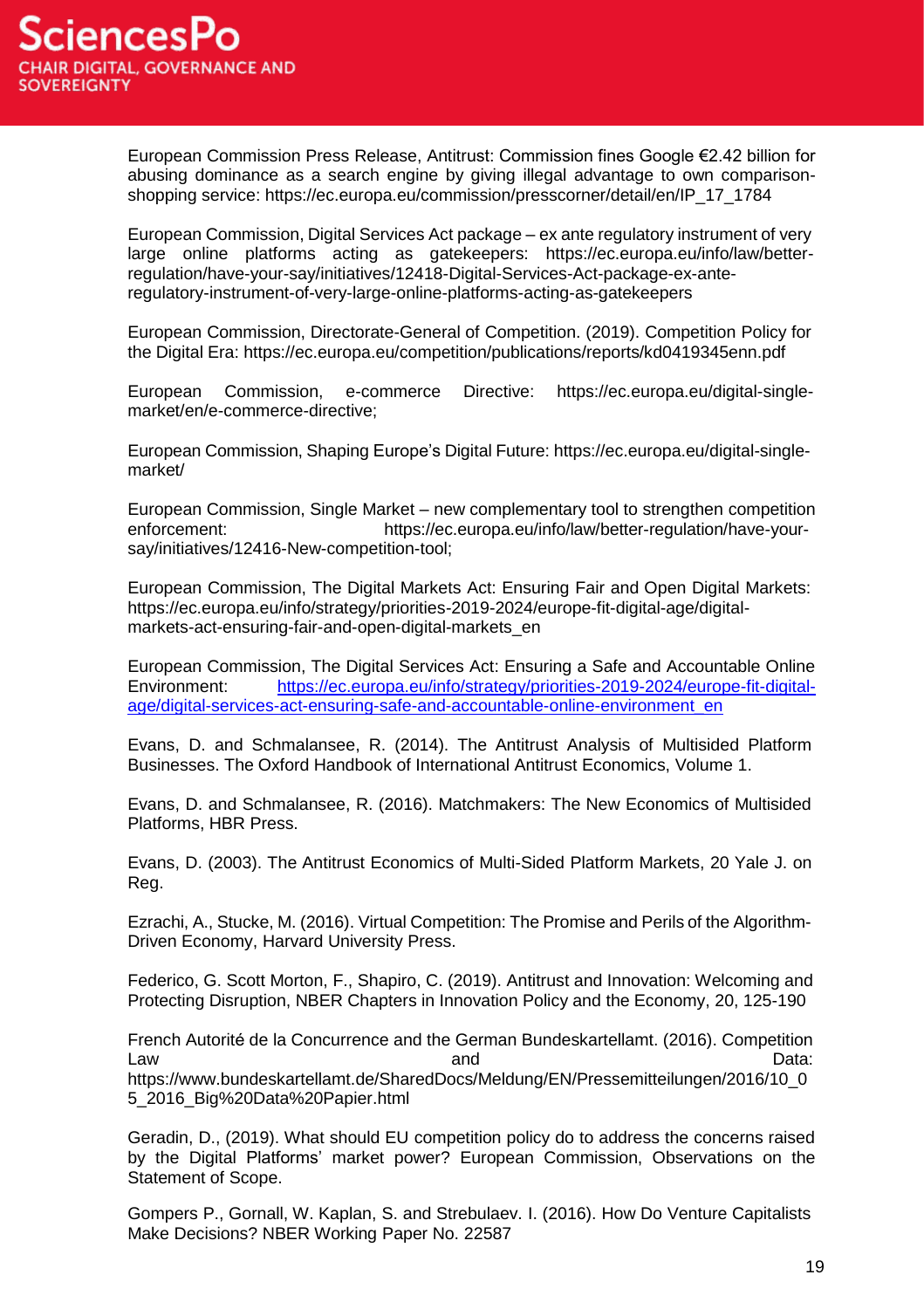Gutiérrez, G., and Philippon. T. (2020*). Some Facts about Dominant Firms*. NBER Working Paper No. 27985.

Hemphill, S. and Wu, T. (2020). *Nascent Competitors University of Pennsylvania Law Review*, forthcoming.

Hovenkamp, H. (2020*). Antitrust and Platform Monopoly*. Faculty Scholarship at Penn Law. 2192.

Jullien, B. (2011). *Competition in Multi-Sided Markets: Divide and Conquer*. American Economic Journal: Microeconomics, 3(4), 186-219. doi:10.2307/41330456

Katz, M., & Shapiro, C. (1985)*. Network Externalities, Competition, and Compatibility*. The American Economic Review, 75(3), 424-440

Khan, L. (2017*). Amazon's Antitrust Paradox*. Yale Law Journal 126(3), 564-907

Lancieri F.M., and Sakowski, P. (2020). *Competition in Digital Markets: A Review of Expert Reports Stigler Center Working Paper Series* No. 303.

Malamed, D. and Petit, N., (2019). *The Misguided Assault on the Consumer Welfare Standard in the Age of Platform Markets*, Review of Industrial Organization, 54(4),741-774.

Monti, G. (2020). *Attention Intermediaries: Regulatory Options and their Institutional Implications*, TILEC Discussion Paper No. DP2020-018.

Motta M. and Peitz, M. (2020) *Intervention triggers and underlying theories of harm*. Expert Report.

O'Donoghue QC R., Padilla, J.. (2020). Law and Economics of Article 102 TFEU, Hart Publishing.

OECD. (2009). *Two-sided Markets*. Policy Roundtables: https:/[/www.oecd.org/daf/competition/44445730.pdf](http://www.oecd.org/daf/competition/44445730.pdf)

OECD. (2018). *Rethinking Antitrust Tools for Multi-Sided Platforms*, Report: https:/[/www.oecd.org/competition/rethinking-antitrust-tools-for-multi-sided-platforms.htm](http://www.oecd.org/competition/rethinking-antitrust-tools-for-multi-sided-platforms.htm)

Petit, N. (2020*). Big Tech and the Digital Economy: The Moligopoly Scenario*. Oxford University Press.

De Ridder, M, (2019*), Market Power and Innovation in the Intangible Economy*, No 1907, Discussion Papers, Centre for Macroeconomics (CFM)

Rochet, J.‐C. and Tirole, J. (2003), *PLATFORM COMPETITION IN TWO*‐*SIDED MARKETS*. Journal of the European Economic Association, 1: 990-102

Rochet, J.‐C. and Tirole, J. (2006), *Two*‐*sided markets: a progress report*. The RAND Journal of Economics, 37: 645-667

Rohlfs, J., (1974), *A Theory of Interdependent Demand for a Communications Service*, Bell Journal of Economics, 5(1) 16-37

Shapiro, C. (2018). *Antitrust in a Time of Populism*. International Journal of Industrial Organization 61, 714-748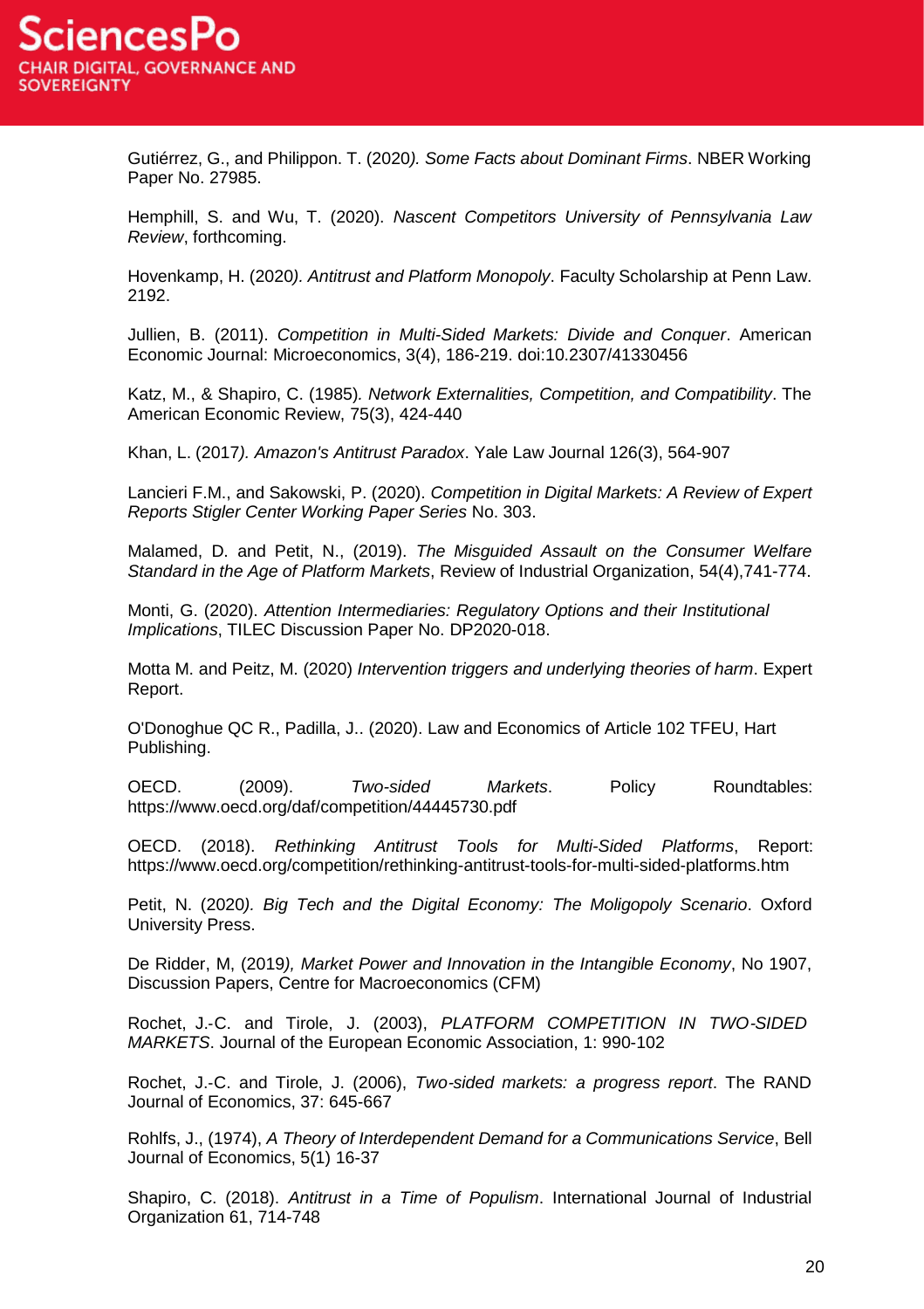

Shapiro, C. (2019). *Protecting Competition in the American Economy: Merger Control*, Tech Titans, Labor Markets. Journal of Economic Perspectives 33(3), 69–93

UK Government Expert Panel, "*Unlocking Digital Competition*" (2019): https://assets.publishing.service.gov.uk/government/uploads/system/uploads/attachment\_ data/file/785547/unlocking\_digital\_competition\_furman\_review\_web.pdf

United States v. Microsoft Corp. 253 F 3d 34 (Dist. Of Columbia Circuit, 2001).

University of Chicago Booth School of Business, Sub-committee on Market Structure and Antitrust. (2019). *Stigler Committee on Digital Platforms Report*: https:/[/www.chicagobooth.edu/research/stigler/news-and-media/committee-on-digital](http://www.chicagobooth.edu/research/stigler/news-and-media/committee-on-digital-)platforms-final-report

US Subcommittee on Antitrust, Commercial and Administrative Law. (2020). Investigation of Competition in Digital Markets: Majority Staff Report and Recommendations: https://judiciary.house.gov/uploadedfiles/competition\_in\_digital\_markets.pdf

Wu, T. (2018). The Curse of Bigness. Columbia Global Reports.